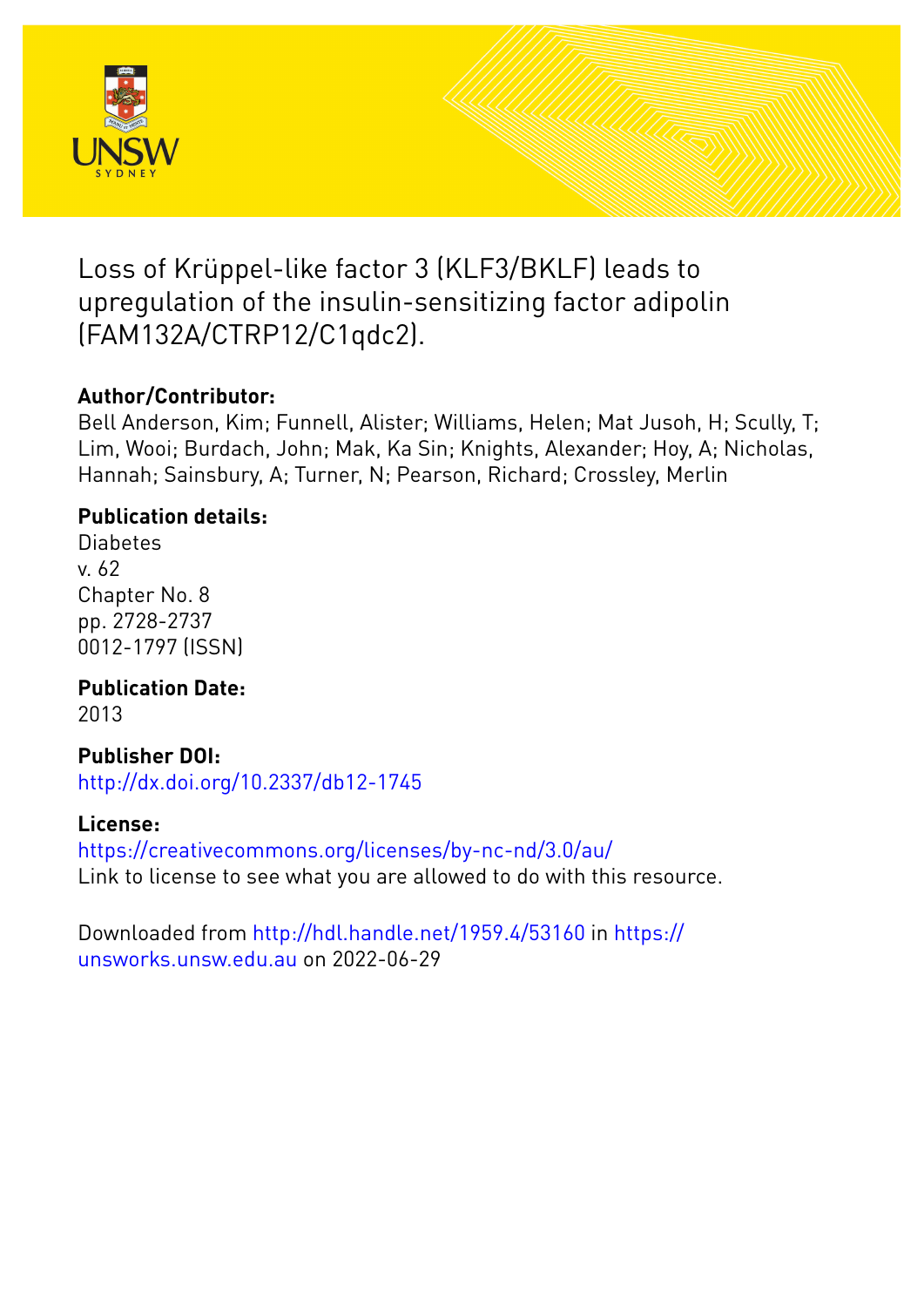# **Loss of Krüppel-like Factor 3 (KLF3/BKLF) leads to upregulation of the insulin-sensitizing factor adipolin (FAM132A/CTRP12/C1qdc2).**

Running title: KLF3 regulates adipolin

Kim S. Bell-Anderson<sup>1, 4\*</sup>, Alister P. Funnell<sup>2</sup>, Helen Williams<sup>1</sup>, Hanapi Mat Jusoh<sup>1</sup>, Tiffany Scully<sup>1</sup>, Wooi F. Lim<sup>2</sup>, Jon G. Burdach<sup>2</sup>, Ka Sin Mak<sup>2</sup>, Alexander J. Knights<sup>2</sup>, Andrew J. Hoy<sup>3,4</sup>, Hannah R. Nicholas<sup>1</sup>, Amanda Sainsbury<sup>4</sup>, Nigel Turner<sup>5</sup>, Richard C. Pearson<sup>2</sup> and Merlin  $Crosslev<sup>2</sup>$ 

<sup>1</sup> School of Molecular Bioscience, University of Sydney, Sydney, NSW 2006, Australia

<sup>2</sup> School of Biotechnology and Biomolecular Sciences, University of New South Wales, Sydney,

NSW 2052, Australia

<sup>3</sup> School of Medical Sciences, University of Sydney, Sydney, NSW 2006, Australia

<sup>4</sup> Boden Institute of Obesity, Nutrition, Exercise & Eating Disorders, University of Sydney, Sydney, NSW 2006, Australia

<sup>5</sup> Garvan Institute of Medical Research, Darlinghurst, Sydney, NSW 2010, Australia

\*Corresponding author: Kim S. Bell-Anderson, School of Molecular Bioscience, University of Sydney, Sydney, NSW 2006, Australia. Tel.: 61-2-9351-6267; Fax: 61 2 9361 6022; E-mail address: [kim.bellanderson@sydney.edu.au](mailto:kim.bellanderson@sydney.edu.au)

Word count: 3977 Number of tables: 1 Number of figures: 5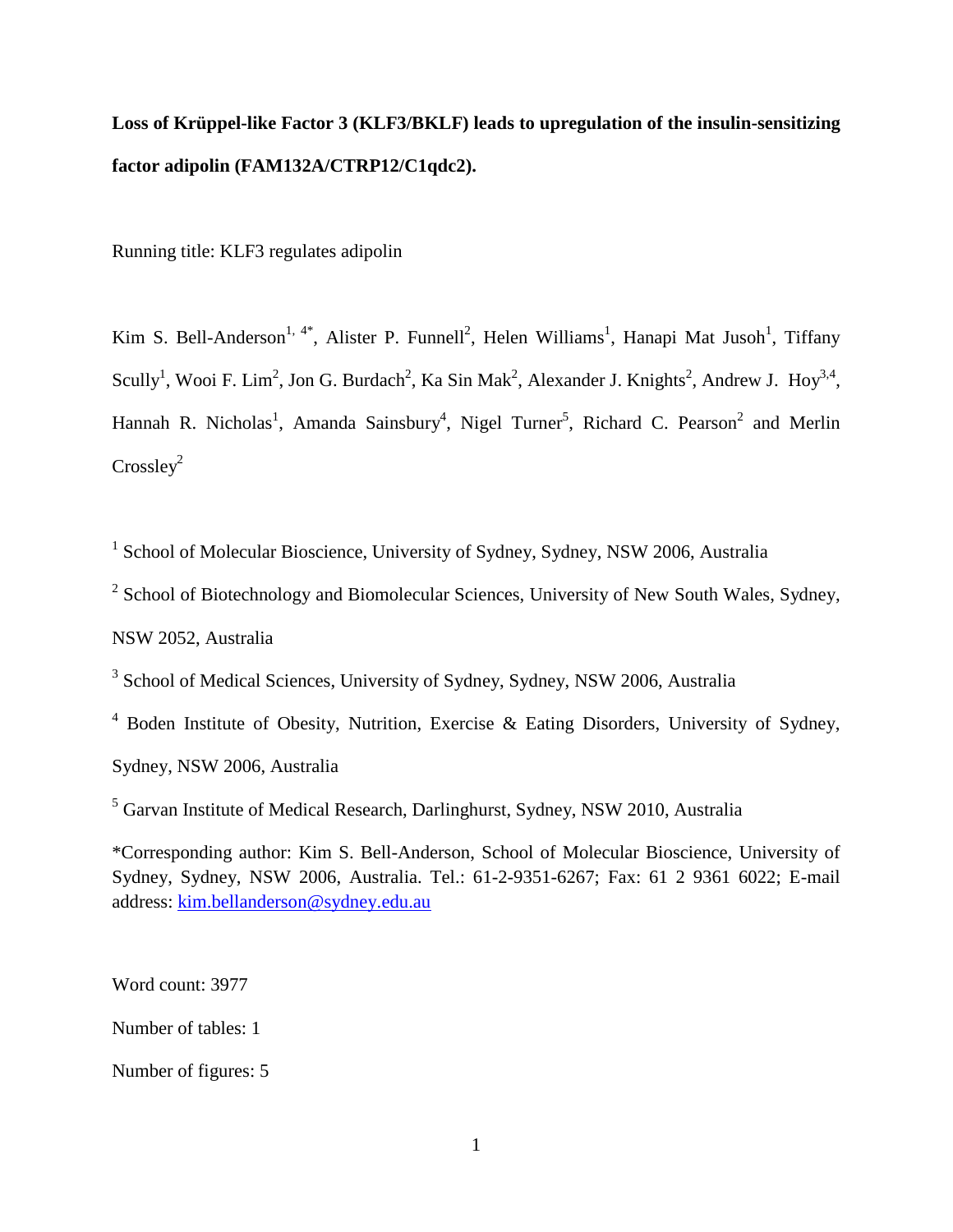#### **ABSTRACT**

Krüppel-like Factor 3 (KLF3) is a transcriptional regulator that we have shown to be involved in the regulation of adipogenesis *in vitro*. Here we report that KLF3 null mice are lean and protected from diet-induced obesity and glucose intolerance. On a chow diet, plasma levels of leptin are decreased, and adiponectin is increased. Despite significant reductions in body weight and adiposity, wildtype and knockout animals show equivalent energy intake, expenditure and excretion. To investigate the molecular events underlying these observations, we used microarray analysis to compare gene expression in  $Klf3^{+/+}$  and  $Klf3^{-/-}$  tissues. We found that mRNA expression of *Fam132a*, which encodes a newly identified insulin-sensitizing adipokine, adipolin, is significantly upregulated in the absence of KLF3. We confirmed that KLF3 binds the *Fam132a* promoter *in vitro* and *in vivo* and that this leads to repression of promoter activity. Further, plasma adipolin levels were significantly increased in  $Klf3^{-/-}$  mice compared to wild-type littermates. Boosting levels of adipolin via targeting of KLF3 offers a novel potential therapeutic strategy for the treatment of insulin resistance.

#### **INTRODUCTION**

The mechanisms linking obesity and the development of insulin resistance are not well understood despite intensive research [\(1](#page-17-0)[,2\)](#page-17-1). An improved understanding of the molecular control of metabolism, and how nutrition and environmental factors can influence gene expression to modulate metabolic pathways, is critical for the development of successful therapeutics to treat metabolic disorders, such as type 2 diabetes. Numerous transcriptional regulators have been implicated in physiological responses to metabolic stimuli, and the pathways and downstream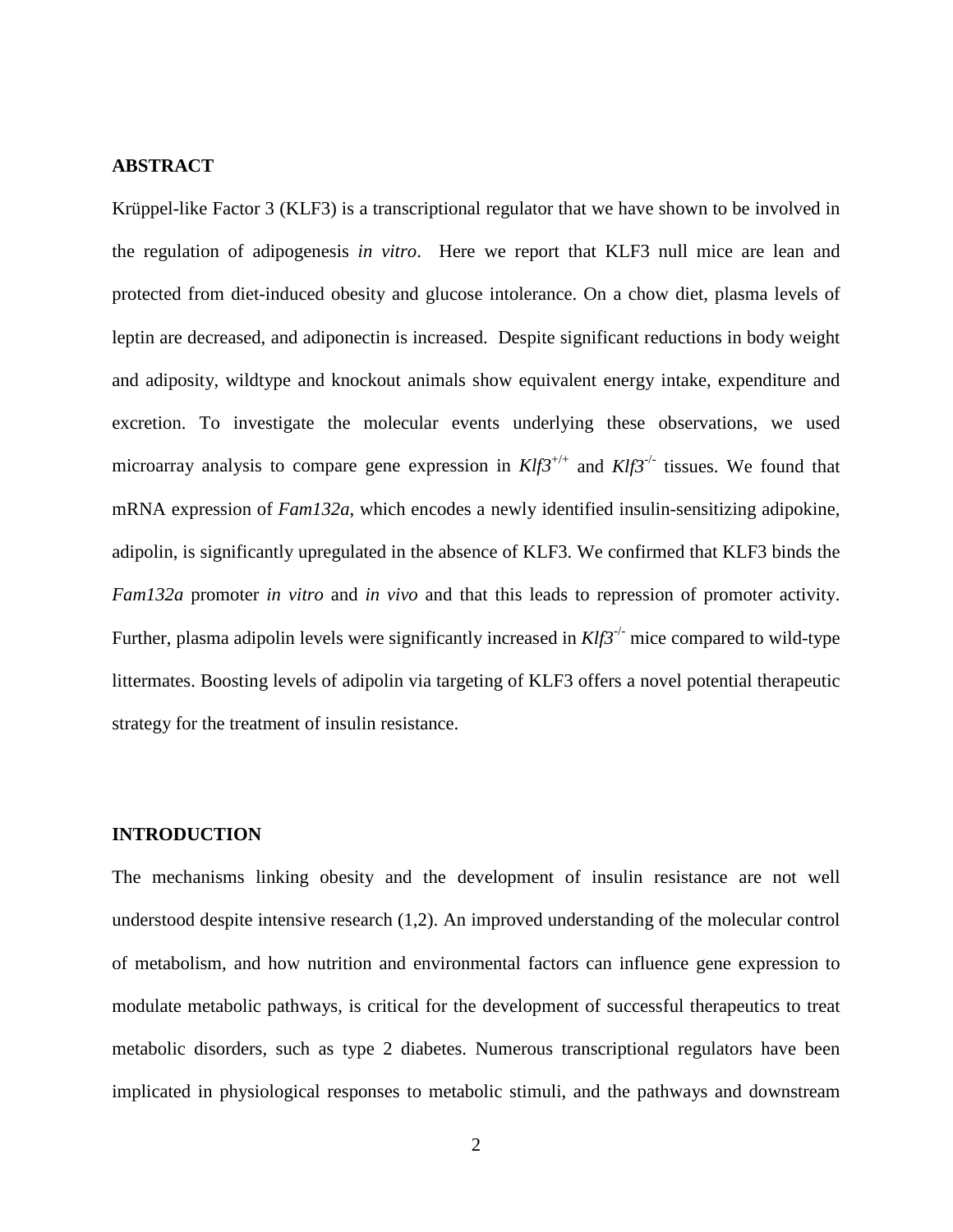effectors involved in these processes are now beginning to be elucidated. One family of regulators that play diverse roles in metabolism is the Krüppel-like Factor (KLF) family of transcription factors [\(3-5\)](#page-17-2).

KLFs are a family of evolutionarily conserved, zinc-finger transcription factors, which recognize and bind to GC-rich sequences and CACCC boxes in the promoters and enhancers of their target genes [\(3\)](#page-17-2). With the exception of KLF1, family members are widely expressed and have diverse biological roles [\(6,](#page-17-3)[7\)](#page-17-4). Several KLFs have been implicated in adipogenesis; KLF4, KLF5, KLF6, KLF9 and KLF15 [\(8-12\)](#page-17-5) all positively regulate, while KLF2, KLF3 and KLF7 [\(13-15\)](#page-17-6) inhibit adipogenesis. KLFs also regulate other aspects of metabolism. KLF15 has been shown to induce *Glut4* expression in 3T3-L1 cells [\(16\)](#page-18-0) and *Klf15-/-* null mice demonstrate abnormal gluconeogenesis, leading to severe hypoglycemia following fasting [\(17\)](#page-18-1). KLF11 can bind and regulate expression of the *insulin* promoter in pancreatic β-cells and a number of KLF11 single nucleotide polymorphisms (SNPs) show significant association with susceptibility to type 2 diabetes [\(18\)](#page-18-2). A Japanese study linked a KLF7 variant to type 2 diabetes risk [\(19\)](#page-18-3), while a different polymorphism has been shown to protect against obesity in a Danish population [\(20\)](#page-18-4). SNPs in the maternally imprinted *KLF14* gene locus have been shown to affect expression of numerous adipocyte genes and are also associated with a number of metabolic disorders, including type 2 diabetes and elevated HDL cholesterol [\(21\)](#page-18-5). Collectively, numerous studies place KLFs as important regulators of metabolism.

We have been studying the role of Krüppel-like factor 3 (KLF3/BKLF) as a regulator of adipocyte biology [\(22\)](#page-18-6). We have previously reported that *Klf3-/-* mice are lean, partly due to reduced adipose tissue mass and adipocyte size [\(14\)](#page-17-7). As adipose is a focal point for a number of mechanisms linking obesity and insulin resistance, including altered adipocyte secretory profile,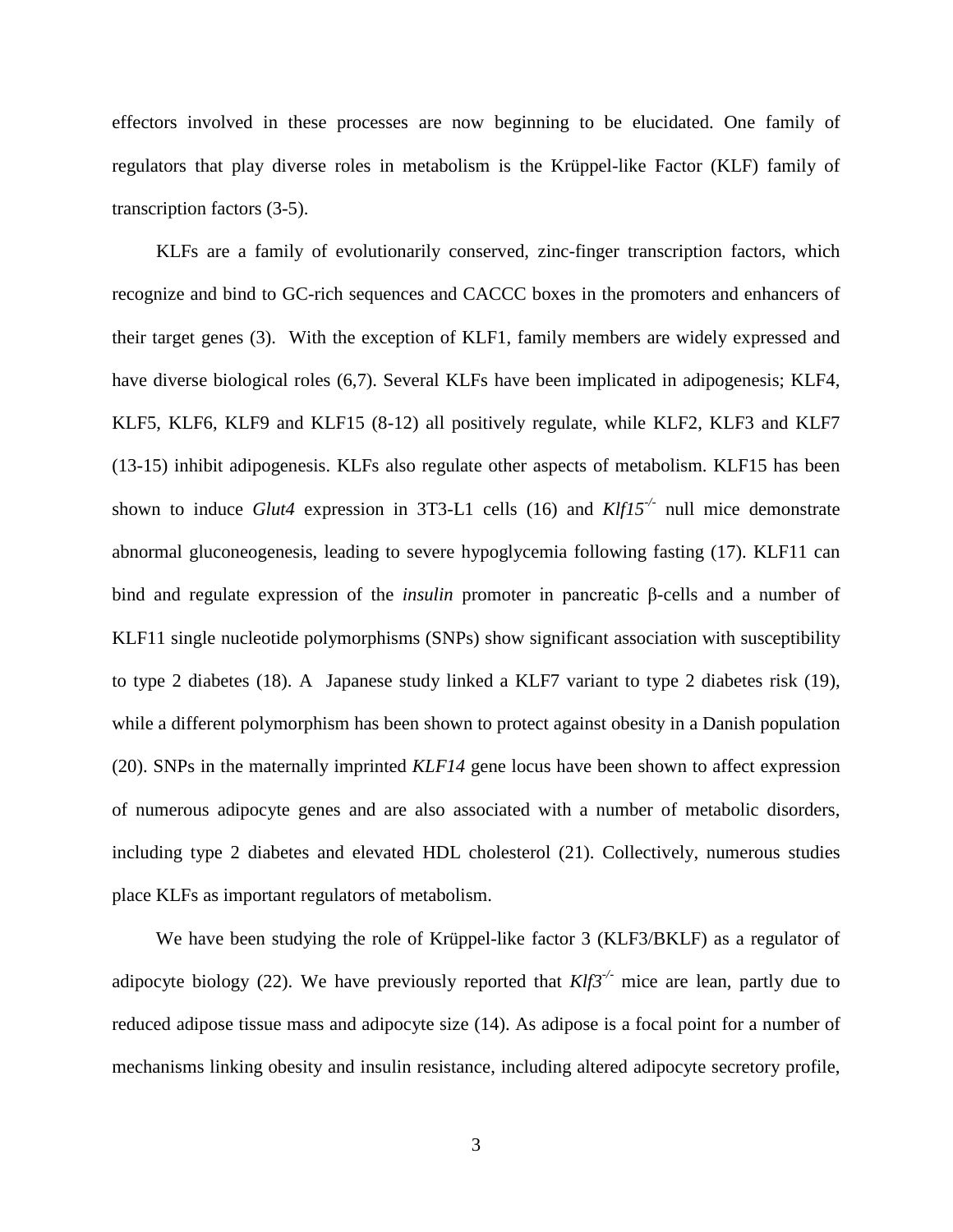we set out to consider the role of KLF3 on whole body metabolism and insulin action. We used a microarray-based approach to compare tissues and cells derived from *Klf3-/-* mice and wildtype littermates and identified *Fam132a* as a highly upregulated KLF3 target gene in a number of tissues. Very recently, two independent laboratories identified FAM132A, also known as C1QDC2 (C1q domain-containing protein 2), CTRP12 (C1q/TNF-related protein 12) and adipolin (adipose-derived insulin-sensitizing factor), as a new factor positively influencing glucose homeostasis [\(23,](#page-18-7)[24\)](#page-18-8).

In this study, we verified a direct *in vivo* interaction between KLF3 and the *Fam132a* promoter by chromatin immunoprecipitation (ChIP) studies and show systemic upregulation of *Fam132a* mRNA expression and plasma adipolin levels in mice that lack KLF3. We have also further characterized the metabolic phenotype of *Klf3-/-* mouse on chow and high fat diets to understand the role of KLF3 in the regulation of body weight, composition, and energy metabolism. Importantly, we show that KLF3 null mice are protected from diet-induced obesity and have improved insulin resistance. These data suggest a molecular mechanism whereby KLF3 may orchestrate effects on metabolism via regulation of factors such as the insulin-sensitizing hormone adipolin, and imply that the improved metabolic profile in the absence of KLF3 may result, at least in part, from a significant elevation in *Fam132a* transcription and circulating adipolin levels.

#### **RESEARCH DESIGN AND METHODS**

**Animals.** Approval for the use of animals was from the University of Sydney Animal Care and Ethics Committee (Protocol: L02/7-2009/3/5054). *Klf3-/-* mice on an FVB/NJ background were generated as previously described [\(14\)](#page-17-7). Mice were weaned at 3 weeks and fed standard chow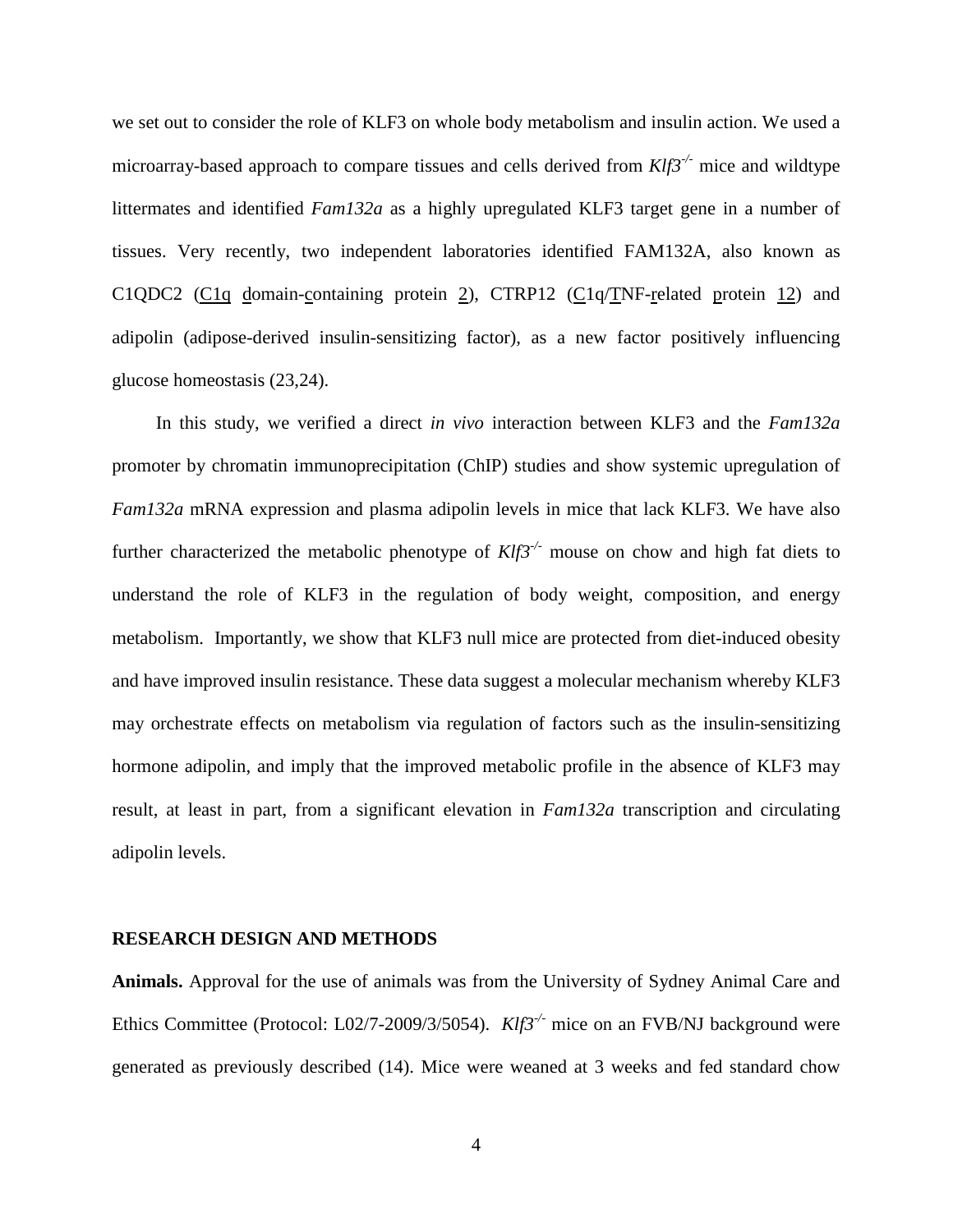(6% kcal from fat, 14.3MJ/kg, Glen Forest Specialty Feeds WA, Australia) or high fat diet (45% kcal from fat (mainly lard), 21.8MJ/kg, made in-house) until age 12 weeks.

**Adipocyte histology.** Epididymal adipose tissue (n=3-6 per group) was fixed in 4% paraformaldehyde in PBS for 48h at 4°C. Samples were washed in PBS, dehydrated through graded ethanol solutions and paraffin embedded. 5μM sections were stained with Hematoxylin and Eosin (Sigma-Aldrich). The size of 200-300 adipocytes was measured per mouse at 20x magnification (AnalySIS FIVE software, Olympus).

**Glucose and Insulin Tolerance Tests.** Glucose tolerance tests were performed on overnight fasted mice. After determination of fasting blood glucose, mice were given an intraperitoneal injection of 50% glucose solution  $(2g/kg)$ . For insulin tolerance tests, mice were fasted 4h and given an intraperitoneal injection of 1U/kg insulin (Actrapid, Novo Nordisk). For both tests, tail blood glucose was measured using an Accu-chek Performa glucometer (Roche)*.* 

**Energy metabolism**. Food intake was measured for mice housed individually with a custom made cage insert (City West Plastics, Rydalmere, Australia) designed to catch spilled food. Mice were given 24h to acclimatize, after which food was weighed daily for three days.

For calculation of total energy expenditure, whole body lean and fat mass was determined by Dual-Energy X-ray Absorptiometry (DEXA) (Lunar PIXImus2 mouse densitometer, GE Healthcare). Oxygen consumption rate  $(VO<sub>2</sub>)$  was measured at  $22^{\circ}$ C using an indirect calorimetry system (Oxymax series, Columbus Instruments, Columbus, OH). Studies commenced after 2h of acclimation to the metabolic chamber.  $VO<sub>2</sub>$  was measured in individual mice at 20-30 min intervals over a 48h period. Energy excreted in feces was measured using a bomb calorimeter (Model 1356, PARR Instrument Company, USA). Feces was compacted and dried in a freeze dryer overnight before combustion.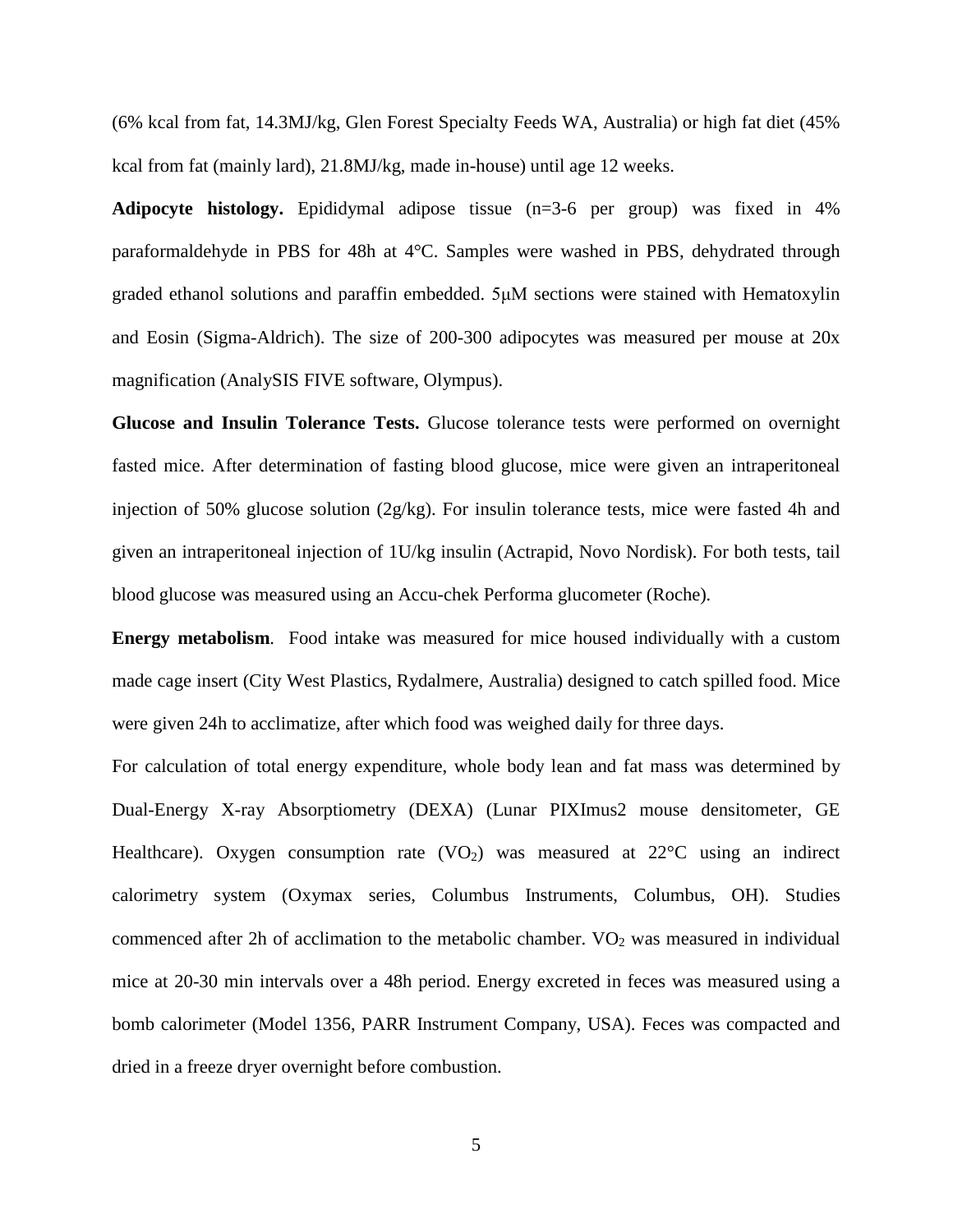**Plasma biochemistry.** Plasma leptin, insulin and adiponectin were measured by ELISA according to the manufacturer's guidelines (Quantikine Mouse Leptin and Adiponectin, R&D systems, Australia; Ultrasentivite Mouse Insulin ELISA, Mercodia, Sweden). Plasma NEFA, glycerol and triglyceride were determined by colorimetric assay as per manufacturer's instructions (NEFA-C assay kit, Wako chemicals, Japan; serum triglyceride (and glycerol) determination kit, Sigma-Aldrich)*.*

**Electrophoretic mobility shift assays (EMSA).** EMSA's were carried out as previously described [\(25\)](#page-18-9). Oligonucleotides used in the synthesis of radiolabelled probes were: mouse *Fam132a* promoter probe A 5-TGCTCCGCCCCGCCCCGCCCCGCCCTGCTCC-3 and 5-GGAGCAGGGCGGGGCGGGGCGGGGCGGAGCA-3; *Fam132a* probe B 5-GGTCCCGCCCCGCCCTGCCCCGCCCCGCCCTGCTCC-3 and 5- GGAGCAGGGCGGGGCGGGGCAGGGCGGGGCGGGACC-3; *Fam132a* probe C 5-TGCCCCGCCCCGCCCTGCTCCGCCCCGCCCCGCCCC-3; and 5-GGGGCGGGGGGGGGGGGAGCAGGGGGGGGGGGGGA-3, Klf8 promoter 5-GGGCCCGCCCCACCCCCTCCT-3 and 5- AGGAGGGGGTGGGGCGGGCCC-3. **Cloning of the Fam132a Promoter for transactivation assays.** Plasmid pGL4.10[*luc2*]-*Fam132a*promoter contained the sequence from -150 to +100 of the *Fam132a* promoter; for pGL4.10[*luc2*]-*Fam132a*-∆CACCC, the sequence from -101 to -29 was deleted.

**Transactivation Assays.** SL-2 cells were transfected in six well plates using the calcium phosphate method [\(26\)](#page-18-10), 3T3-L1 cells were transfected using Fugene 6 (Promega). For SL2 cells, 250ng of pPac-KLF1 and 0, 25, 50 and 250 ng of pPac-KLF3 were transfected along with 1μg of pGL4.10[*luc2*], pGL4.10[*luc2*]-Fam132a-promoter, or pGL4.10[*luc2*]-Fam132a-∆CACCC. For 3T3-L1 cells, 0, 50, 250 and 500 ng of pCDNA3-KLF3 were transfected along with 1μg of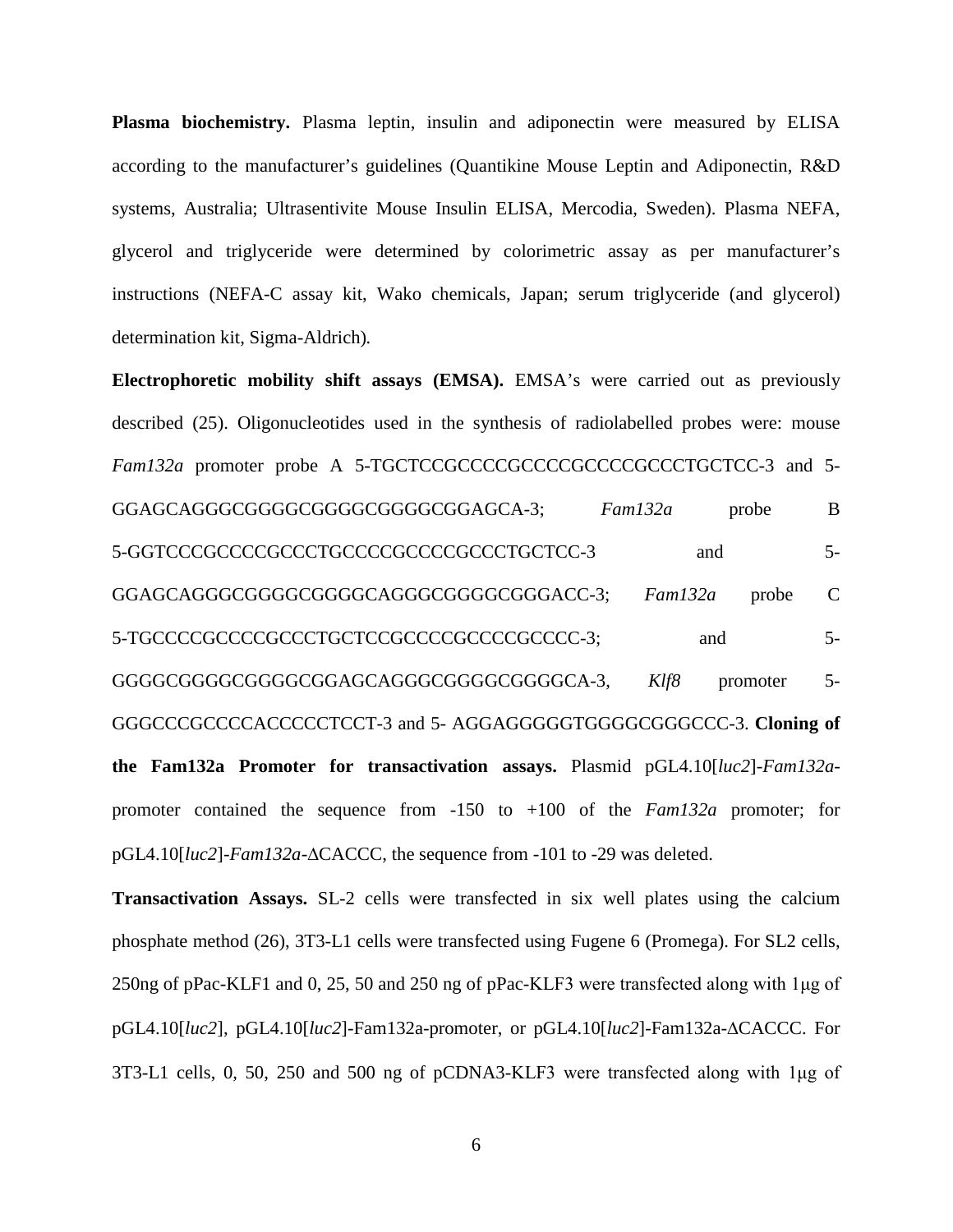pGL4.10[*luc2*], pGL4.10[*luc2*]-Fam132a-promoter, or pGL4.10[*luc2*]-Fam132a-∆CACCC. For all transfections, 0.1μg of pGL4.74[*hRluc/TK*] was included as a transfection control. 48h posttransfection, the cells were lysed and assayed for luciferase activity by using a dual luciferase reporter assay system (Promega). In all cases, reporter activity was normalized with respect to Renilla luciferase levels.

**Western blotting.** 5μL of diluted plasma (1:20 in PBS), equivalent to 0.25μL of total plasma, was subjected to SDS-PAGE. Proteins were transferred to PVDF membranes and incubated with primary antibody (anti-Fam132a, Santa Cruz sc-241304) followed by HRP conjugated anti-goat IgG secondary. Signals were visualized using Immobilon Western Chemiluminescent HRP Substrate (Millipore). Membranes were exposed to film, scanned on a densitometer and band densities quantitated with IPLab software (IPLab Gel H, Signal Analytics).

**Chromatin immunoprecipitation assay (ChIP).** ChIP assays were preformed as described in [\(27\)](#page-18-11), using a Biorupter for chromatin sonication (Diagenode, Belgium). Chromatin was immunoprecipitated from murine erythroleukemia (MEL) cells following induction of erythroid differentiation in 1.8% DMSO [\(28\)](#page-19-0), using either the Pierce anti-KLF3 antibody (PA5-18030) or rabbit polyclonal anti-KLF3 serum [\(29\)](#page-19-1). Real time PCR primers: *Fam132a* promoter 5- GATTCGCTTCCCTGGAGGTGTGG-3 and 5-GCCCAGTCTCTGGTCTCCTCTCT-3; *C/ebpα* promoter 5- AGGAGAAGGCGGGCTCTAAG-3 and 5-ATCGAAGGCGCCAGTAGGA-3; *C/ebpα* negative control (5 Kb upstream of *C/ebpα* exon 1) 5- CCCAGGCAGAACAAAACATAGG-3 and 5- GGGCAGGCCATTGTTTTGTA-3; *Klf8 promoter 1a* 5-CCAGCTCGTGCACACTGAA-3 and 5-GAAGCCTTAACATCAGGAGTGGAA-3; *Klf8* negative control 1 (4.5 kb upstream of *Klf8* exon 1a) 5-GGTTTCTGAGACCTAACACTTCACACT-3 and 5-

7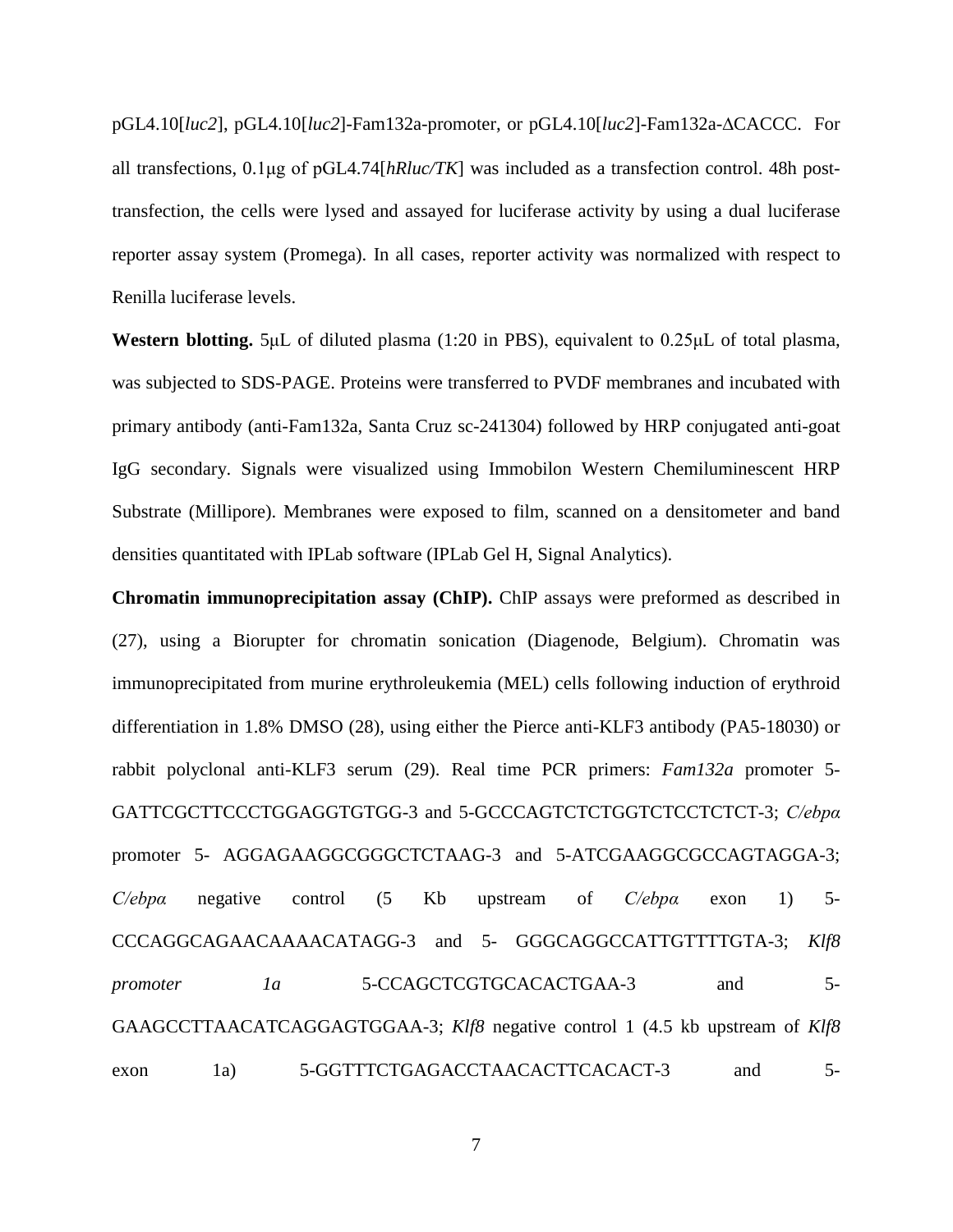CCATTTAGTCATCCAGCGAACAA-3; *Klf8* negative control 2 (33 kb downstream of *Klf8* exon 1a) 5-AACCTGGGTGCCTCCTTGTA-3 and 5-TCATGCCTTTGACTTTAGTGCTTT-3; **Determination of mRNA expression.** RNA extraction, cDNA synthesis and quantification were performed as previously described [\(28,](#page-19-0)[30\)](#page-19-2). Oligonucleotides were *Ribosomal 18S*: 5- GACGGACCAGAGCGAAAGC-3, and 5-AACTCCGACTTTCGTTCTTGATT-3. *Fam132a*: 5-GATTCACAGCCCCAGTCTCT-3, and 5-ACAGATGAGAACACGGACCA-3 or 5- GGTCTTCACAGTGCAGGTTCAG-3, and 5- GACTGCCCCAGAACTGTTGTC-3.

**Statistical analysis.** Data are presented as means ± SEM. One-way ANOVA was used to compare data from different genotypes and diet groups followed by pairwise comparisons using t-tests with a Bonferroni correction to identify differences between groups. For energy expenditure data, an ANCOVA analysis was performed using lean body mass as a covariate. All statistical analyses were completed using R (version 2.13.1, The R Foundation for Statistical Computing, Austria) and  $p<0.05$  was considered statistically significant.

#### **RESULTS**

*Klf3<sup>-/-</sup>* mice are resistant to diet-induced obesity. In agreement with our previous observations [\(14\)](#page-17-7), male  $Klf3^{-1}$  mice are shorter in length than their wildtype littermates and maintained a lower body weight and white adipose tissue (WAT) mass when fed a chow diet (Fig 1A, 1B & 1D). On a high fat diet, *Klf3-/-* mice were significantly and consistently lighter than either *Klf3+/+*  or *Klf3+/-* littermates (Fig 1C). Both subcutaneous (inguinal) and visceral (epididymal and retroperitoneal) WAT mass increased in mice in response to the high fat diet but *Klf3-/-* mice maintained less adiposity than *Klf3+/+* mice (Fig 1E). The reduction in adiposity in *Klf3-/-* mice was selective for white adipose tissue. Subscapular brown adipose tissue (BAT) depots from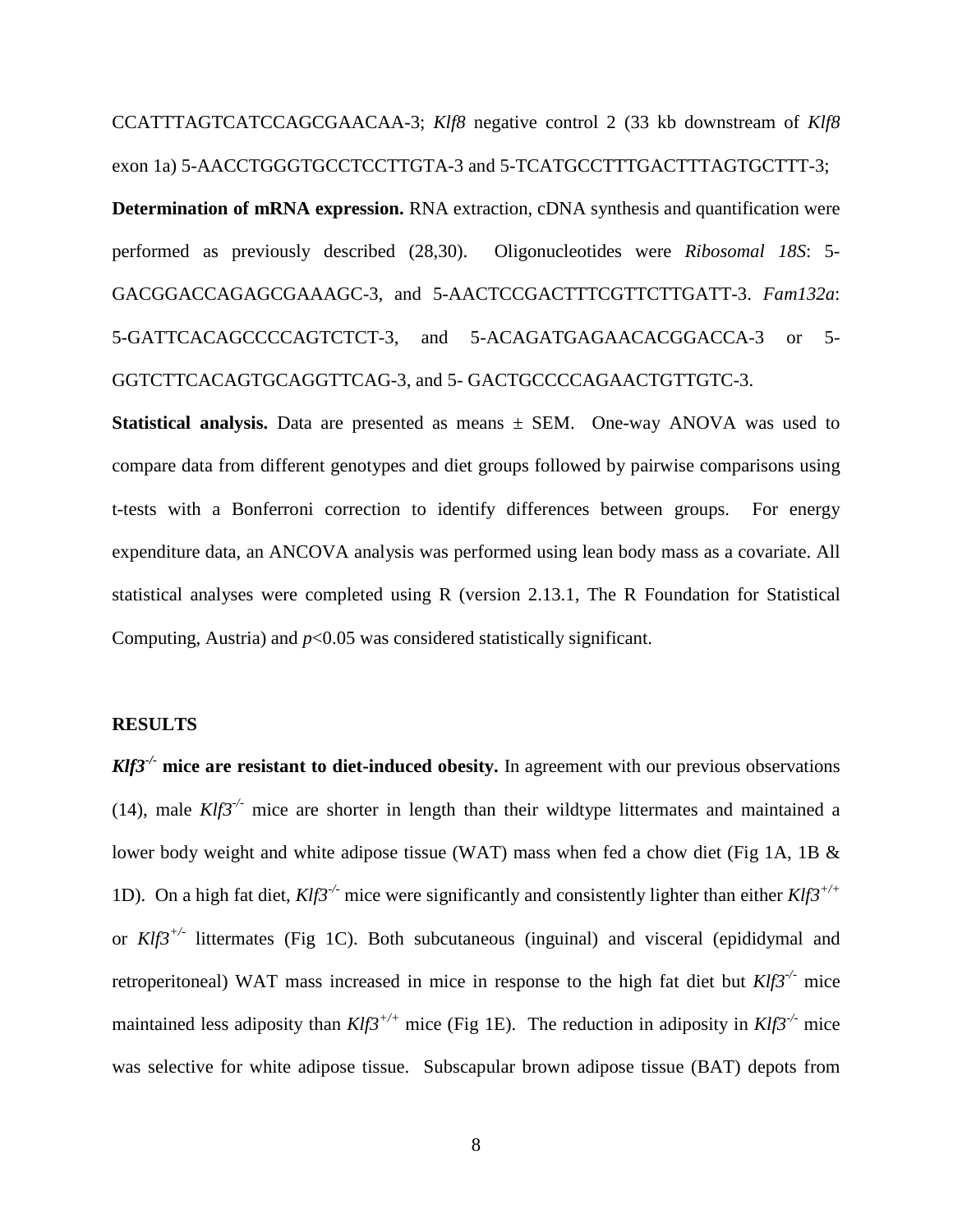*Klf3<sup>-/-</sup>* mice weighed the same as BAT from wild type or heterozygote littermates despite their lower body weight (Fig 1D, E). Liver weight was significantly lower in *Klf3-/-* on both the chow and high fat diet (Fig 1F, G). White adipocytes of *Klf3-/-* male mice were visibly smaller than those of  $Klf3^{+/+}$  mice on both chow and high fat diets (Fig 1H). We also compared the size distribution of fat cells in  $Klf3^{+/+}$  and  $Klf3^{-/-}$  male mice by measuring the diameter of epididymal adipocytes (Fig 1I). We found that high fat feeding noticeably increased the maximum and average adipocyte size in *Klf3+/+* mice but had little effect in *Klf3-/-* animals (Fig 1I, right hand panel).

**Loss of KLF3 does not alter energy intake and expenditure.** To investigate the lean phenotype of  $Klf3^{-1/2}$  mice, we compared energy intake and expenditure between wildtype mice and knockout littermates. *Klf3-/-* mice consumed the same amount of food as wild type littermates on both chow and high fat diets when expressed as kJ/day (Fig 2A) or when corrected for body weight (data not shown). Similarly, loss of KLF3 did not appear to alter fecal weight and energy content on either diet (Fig 2B). Furthermore, total energy expenditure was not affected by *Klf3* deficiency when expressed per mouse or per gram of lean body mass, as determined by DEXA (Fig 2C, D, E). High fat feeding significantly increased energy expenditure in wild type and *Klf3-/-* mice (Fig 2F).

*Klf3-/-* **mice are protected from diet-induced glucose intolerance.** To assess the effect of KLF3 deficiency on systemic insulin action, glucose and insulin tolerance tests were performed. *Klf3-/* mice had better glucose tolerance than wild type littermates (Fig 3A). After high fat feeding, glucose tolerance in wild type mice was markedly reduced as expected, however *Klf3-/-* mice maintained an improved glucose tolerance and the calculated area under the curve was not different from chow fed *Klf3<sup>-/-</sup>* mice (Fig 3B). We observed comparable insulin tolerance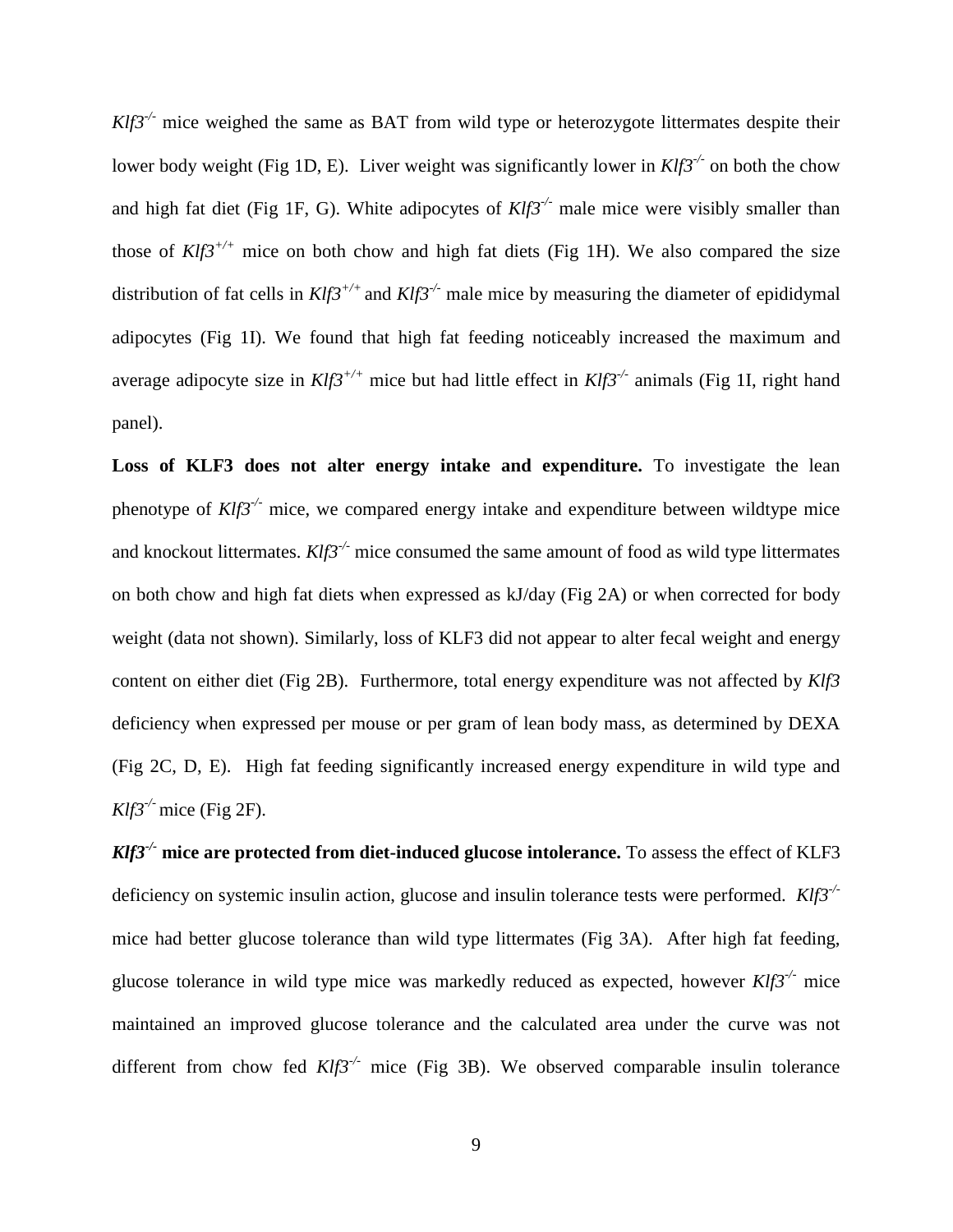between genotypes on a chow or high fat diet (Fig 3C). While previous reports have indicated that elevated adipolin improves insulin sensitivity [\(23,](#page-18-7)[24\)](#page-18-8), it is possible that the inability to detect a change in *Klf3-/-* mice may be due to phenotypic effects resulting from the deregulation of KLF3 target genes other than *Fam132a*. High fat feeding increased the fasting insulin/glucose ratio, a marker of insulin resistance [\(31\)](#page-19-3) in wild type mice but not  $Klf3^{-/-}$  mice (Fig 3D). KLF3 deficient mice tended to have a reduced insulin/glucose ratio but this was not significantly different from wild type controls on either diet.

*Klf3<sup>-/-</sup>* **mice blood biochemistry.** To further investigate the metabolic phenotype of  $Klf3^{-/-}$  mice, we examined the plasma levels of a number of key metabolic indicators (Table 1). We noted that despite improved glucose tolerance, *Klf3-/-* mice have a slight, but non-significant, elevation in fasting blood glucose (Table 1, chow fed *Klf3+/+* vs *Klf3-/-* ). High fat feeding increased plasma insulin and leptin levels in wildtype and *Klf3-/-* mice, however the increase in leptin levels in the fat fed  $Klf3^{-/-}$  mice was significantly lower than wildtype. On a chow diet, KLF3 deficiency increased plasma adiponectin levels, while high fat feeding did not significantly reduce levels in either genotype. Plasma triglyceride and non-esterified fatty acid levels were unchanged between genotypes and diets.

*Fam132a***, the gene coding for adipolin, is upregulated in KLF3 deficient tissue.** Having found no measurable differences in acute energy balance between wildtype and lean *Klf3-/-* mice, we explored alternative mechanisms to determine an explanation for this beneficial phenotype. We revisited previous microarray analysis, in which we had examined gene expression in red blood cells that lack KLF3 [\(32\)](#page-19-4) and also carried out further arrays to compare gene expression in several wildtype and  $Klf3^{-/-}$  metabolic tissues (white adipose, red skeletal muscle and liver). When comparing gene expression between wildtype and  $Klf3^{-/-}$  tissues we found that in a number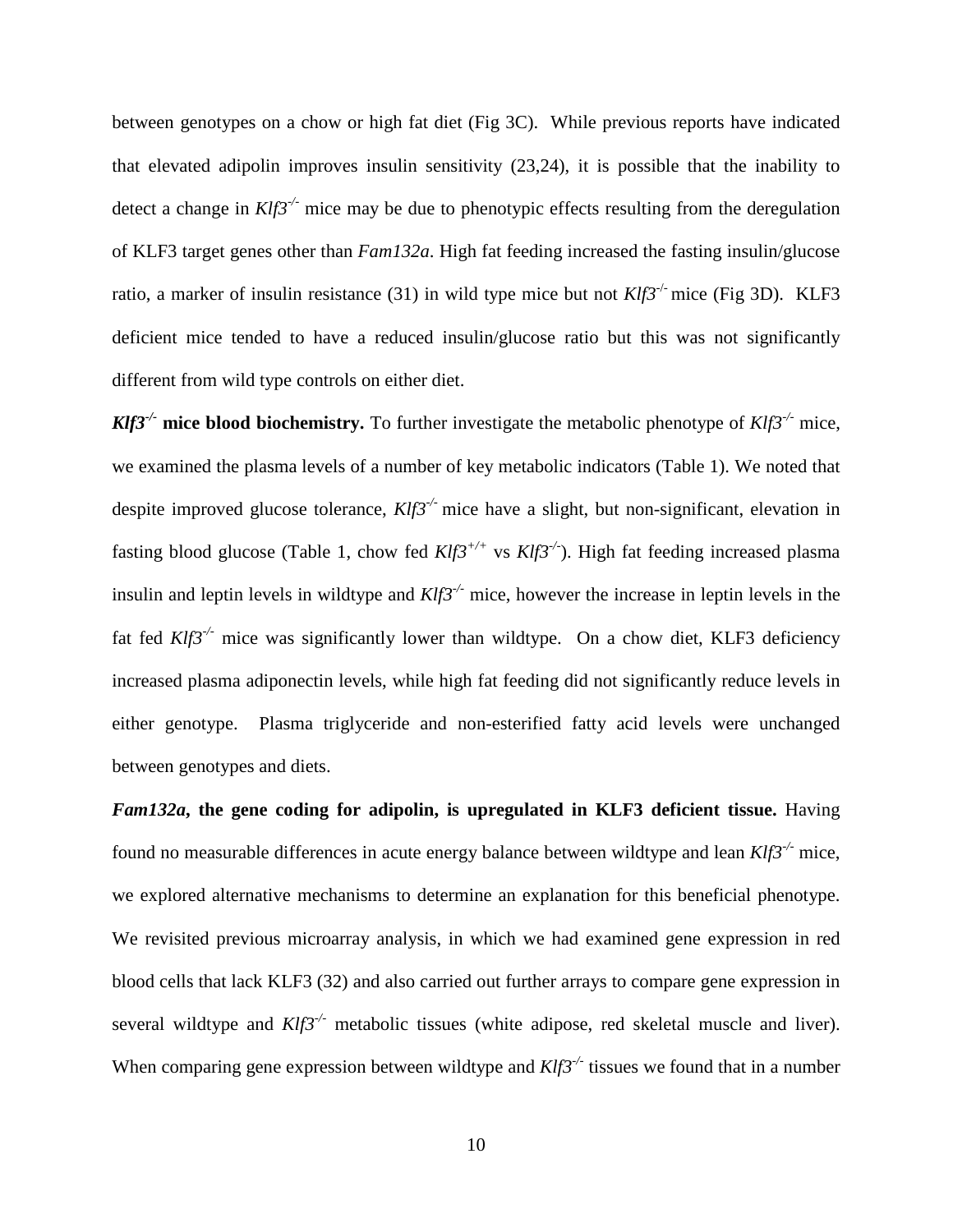of samples, *Fam132a* was one of the most highly upregulated genes in *Klf3-/-* cells. This was an intriguing finding, as *Fam132a* is the gene that codes for the recently identified insulinsensitizing factor adipolin, shown to promote glucose tolerance and insulin sensitivity in animal models of obesity and diabetes [\(23,](#page-18-7)[24\)](#page-18-8). In order to validate this observation, we examined *Fam132a* gene expression using real time RT PCR in several tissues isolated from wildtype and *Klf3<sup>-/-</sup>* mice. We found that expression of the *Fam132a* gene is significantly upregulated in heart, lung, gut, bone marrow and spleen in the absence of its repressor KLF3 (Fig 4A). In particular, our examination of bone marrow and spleen revealed that *Fam132a* mRNA is readily detectable in wildtype erythroid tissue and that this high level expression is significantly increased in cells lacking KLF3. This derepression is also observed in epididymal white adipose tissue of KLF3 deficient mice but not in brown adipose tissue (Fig 4B and C). In agreement with this, *Klf3-/* mice also show significantly elevated plasma adipolin levels on both chow and high fat diets (Fig 4D).

**KLF3 binds and represses the** *Fam132a* **promoter** *in vitro* **and** *in vivo***.** Having determined that *Fam132a* gene expression is significantly upregulated in KLF3 null tissue [\(32\)](#page-19-4), we investigated whether KLF3 can directly bind the *Fam132a* promoter by electrophoretic mobility shift assay (EMSA). An inspection of the *Fam132a* proximal promoter revealed the presence of several consensus KLF3 binding sites (Fig 5A) [\(25\)](#page-18-9). Three probes were designed to provide full coverage of these sites and the binding of KLF3 to each of these probes was assessed by EMSA (Fig 5B). KLF3 bound robustly to all three probes in comparison to a control sequence derived from the *Klf8* proximal promoter, which has previously been validated as a KLF3 target both *in vitro* by EMSA and *in vivo* by chromatin immunoprecipitation assays [\(29\)](#page-19-1). The addition of an anti-KLF3 antibody resulted in supershift of the most prominent probe complexes, confirming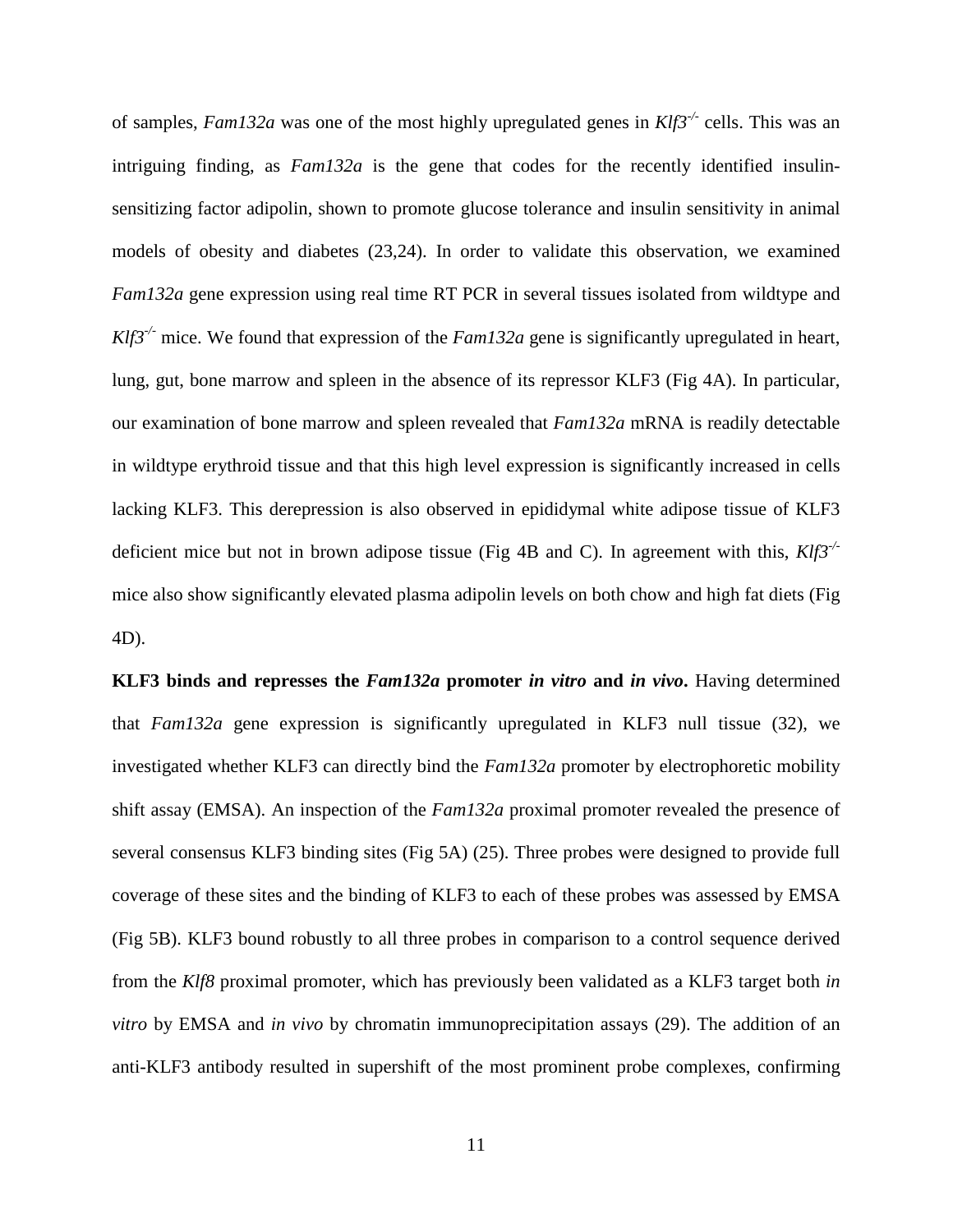the presence of KLF3 (Fig 5B). In addition to the major bands, slower migrating complexes were also observed, in particular for probes B and C, which could be supershifted by the addition of anti-KLF3 antibody. The presence of these higher order complexes raises the possibility that precise regulation of the *Fam132a* promoter may depend upon multiple KLF3 occupancy and is concordant with the presence of multiple CACCC box binding sites.

To demonstrate that KLF3 regulates *Fam132a* promoter activity, we performed transient transactivation assays using a luciferase reporter gene under the control of the *Fam132a* proximal promoter. We first tested the ability of KLF3 to repress promoter activity in *Drosophila* SL2 cells (Fig 5C), which are conventionally used for such assays as they lack the ubiquitously expressed CACCC-box binding proteins found in mammalian cells [\(26\)](#page-18-10). In these reporter assays, we used KLF1, a transcriptional activator closely related to KLF3 [\(33\)](#page-19-5), to drive the *Fam132a* promoter and found that including increasing doses of KLF3 in the assay resulted in strong downregulation of the active promoter. These effects were not observed for a control reporter that lacked the *Fam132a* promoter or a mutant version of the promoter from which the major KLF3 binding sites had been deleted, thereby confirming that KLF3 can repress *Fam132a* gene expression. To address whether KLF3 can repress the *Fam132a* promoter in a physiologically relevant mammalian cell line, we next repeated our reporter assays in 3T3-L1 cells (Fig 5D). We found that the *Fam132a* promoter is robustly activated by endogenous CACCC-box binding proteins when transfected into 3T3-L1s and addition of KLF3 again resulted in dose dependent repression of this activity. Mutation of the CACCC boxes in the promoter resulted in weaker activation by endogenous factors and noticeably reduced KLF3 mediated repression.

Finally, we used chromatin immunoprecipitation (ChIP) to show that endogenous KLF3 binds to the *Fam132a* promoter in vivo (Fig 5E). We first examined 3T3-L1 cells and found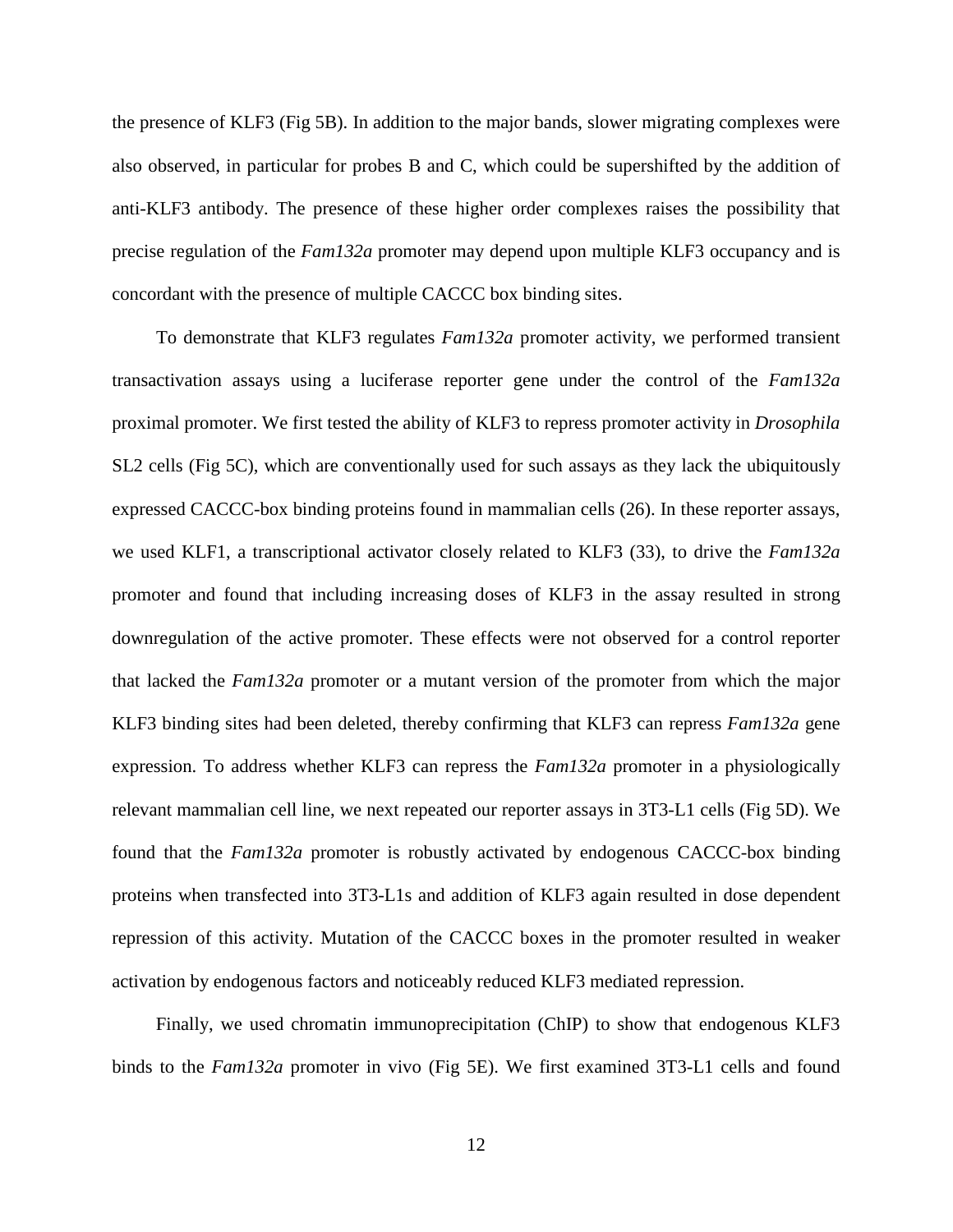significant enrichment of KLF3 at the *Fam132a* proximal promoter. In agreement with a previous study [\(14\)](#page-17-7), we also detected binding of KLF3 at the *C/ebpα* promoter but observed only background levels of KLF3 at known negative control regions in the *C/ebpα* and *Klf8* gene loci [\(14,](#page-17-7)[29\)](#page-19-1). As our previous microarray studies had shown that *Fam132a* expression is most notably derepressed in erythroid tissue [\(32\)](#page-19-4), we decided to investigate binding of KLF3 to the *Fam132a* promoter in murine erythroleukemia cells, an erythroid cell line particularly amenable to ChIP analysis (Fig 5F). Our analysis revealed significant enrichment of KLF3 at the *Fam132a* gene, using primers covering a region of the proximal promoter rich in KLF3 consensus binding sites (Fig 5A). This enrichment was greater than that seen at a site in the *Klf8* proximal promoter, which has previously been confirmed to be bound by KLF3 both *in vitro* and *in vivo* [\(29\)](#page-19-1). Only background binding of KLF3 was observed at negative control regions in the *Klf8* promoter and no significant precipitation of chromatin was seen for immunoglobulin controls.

#### **DISCUSSION**

Given the current worldwide epidemic of diet-induced obesity there is considerable interest in understanding the factors and molecular mechanisms that control physiological responses to metabolic stimuli, and how dysregulation of these mechanisms can lead to the metabolic disturbances of glucose intolerance, insulin resistance and type 2 diabetes. We have previously reported that mice deficient in the transcriptional regulator KLF3 are lean with disrupted adipogenesis [\(14\)](#page-17-7). In this study, we show that this phenotype is the result of reduced adipocyte size and number, and that deletion of the *Klf3* gene *in vivo* results in reduction of white adipose tissue depots (subcutaneous and visceral) and liver weight. We also examined the effect of high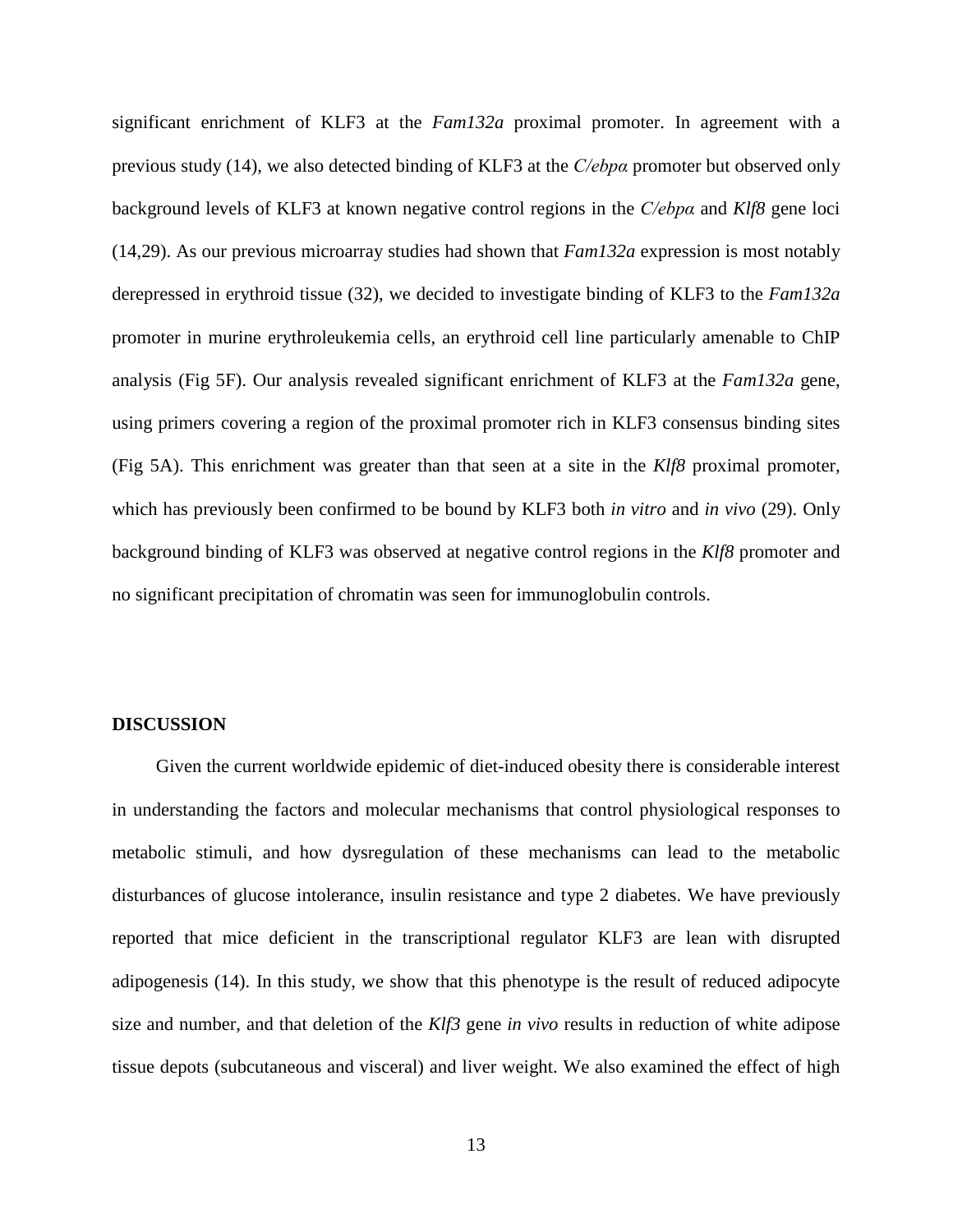fat diet on body mass, and found that the absence of KLF3 offers partial protection from obesity, despite no observable change in food intake, energy expenditure or energy excretion. In addition, glucose tolerance is improved in *Klf3-/-* mice compared with *Klf3+/+* littermates, and high fat feeding has no significant effect on glucose clearance in knockout mice.

To further explore mechanisms underlying the lean phenotype of *Klf3-/-* mice, we examined previous microarray data to identify genes whose deregulation might explain the observed resistance to diet-induced obesity, improved glucose tolerance and insulin sensitivity seen in the absence of KLF3 [\(32\)](#page-19-4). This analysis revealed that the gene coding for FAM132A/CTRP12/adipolin, is upregulated in tissues lacking KLF3. Adipolin has recently been described as an adipokine capable of improving glucose tolerance and insulin sensitivity in both cell lines and mouse models of obesity and diabetes [\(23](#page-18-7)[,24\)](#page-18-8). Having identified this factor as a potential KLF3 target gene, we confirmed *in vitro* binding to the *Fam132a* proximal promoter by EMSA and also demonstrated by chromatin immunoprecipitation that endogenous KLF3 can interact with the promoter *in vivo*. We were also able to show that KLF3 can repress *Fam132a* promoter activity and demonstrate that expression of the *Fam132a* gene is significantly derepressed in several *Klf3-/-* tissues, including white adipose but not brown adipose tissue. Moreover, circulating plasma adipolin is markedly elevated in the absence of KLF3 on both chow and high fat diets.

Upregulation of adipolin potentiates insulin release and improves glucose clearance in fed wildtype mice. In the case of obese and leptin-deficient *ob/ob* mice, increased adipolin also drives improved glucose tolerance, which is associated with unchanged levels of insulin, suggesting improved insulin sensitivity [\(23,](#page-18-7)[24\)](#page-18-8). In addition, administration of adipolin in obese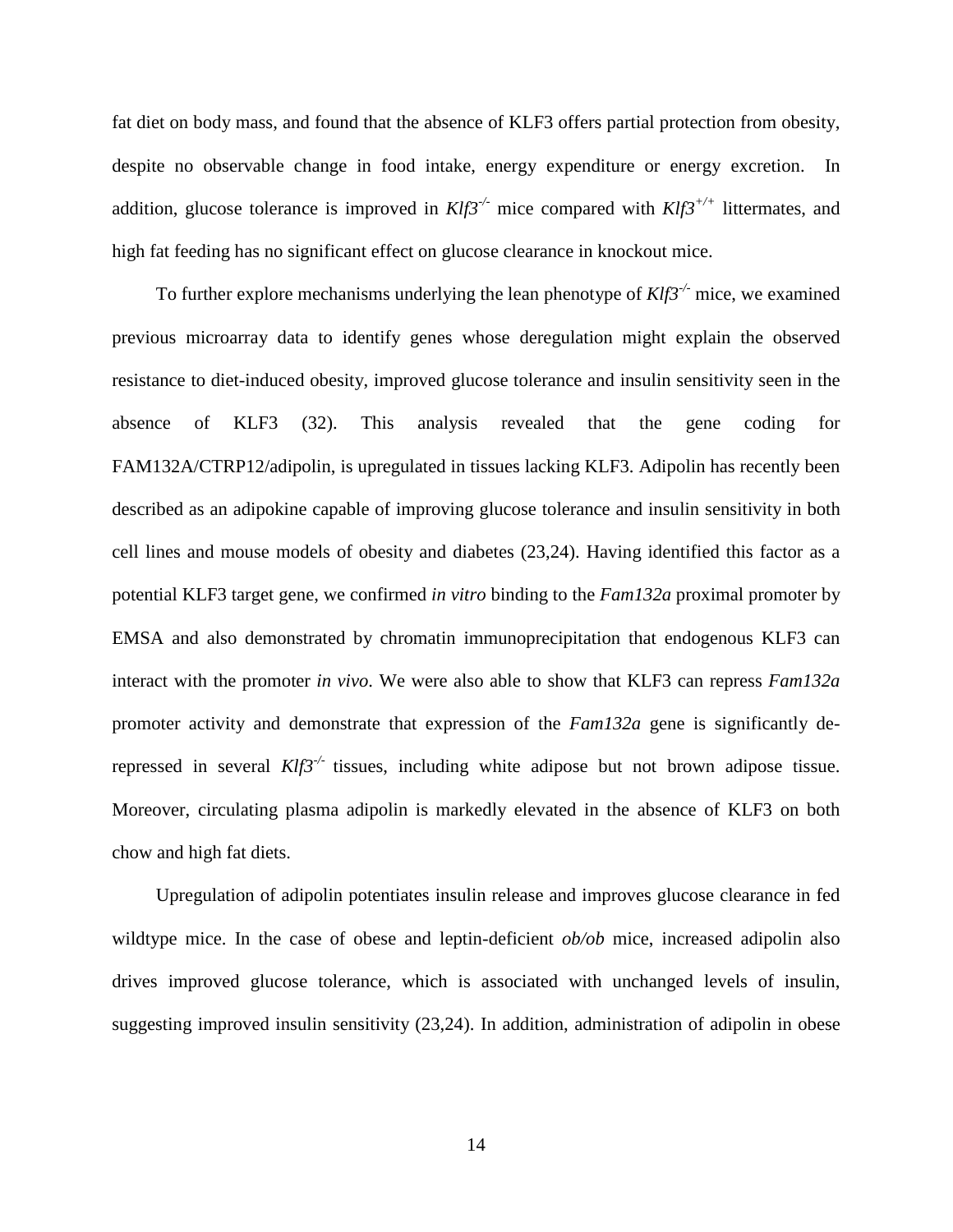mice leads to reduced body mass and adipocytes size. The effects of systemic upregulation of adipolin are therefore highly aligned to the metabolic phenotype of *Klf3-/-* mice.

*Fam132a* gene expression is increased in 3T3-L1 adipocytes treated with insulin or the insulin sensitizing drug rosiglitazone, while levels are reduced in adipose tissue from *ob/ob* mice, diet-induced obese mice and diabetic Zucker rats. Significantly, we found that elevated plasma adipolin levels are maintained in  $Klf3^{-/-}$  obese mice. We also noted that serum fatty acids are unchanged in *Klf3<sup>-/-</sup>* mice, in agreement with previous observations that elevated adipolin does not affect their levels [\(23,](#page-18-7)[24\)](#page-18-8). Finally, in this work and previously [\(32\)](#page-19-4), we observed high levels of *Fam132a* gene expression in erythroid tissue of *Klf3-/-* mice, suggesting this is a potential additional source of the factor.

The discovery that KLF3 regulates expression of a systemic factor capable of significantly improving whole body metabolism, also offers a potential explanation for a long standing paradox in which loss of KLF3 can drive adipogenesis at the cellular level, but promote leanness in the whole animal [\(14\)](#page-17-7). However, the capacity of adipolin to restrict body weight is currently unclear. To date, there have been two short term studies on the effect of elevating systemic adipolin on body weight in obese mice, with one study reporting a modest but significant reduction in weight, while the other found no difference [\(23,](#page-18-7)[24\)](#page-18-8). It is possible that persistent upregulation of adipolin, and indeed other factors, in *Klf3-/-* mice may have a more profound effect on body weight.

We have observed that  $Klf3^{-/2}$  male mice are lean and resistant to diet induced obesity, yet show no detectable changes in energy metabolism. It is possible that this leanness is initiated during embryonic development or early post natal life, with loss of KLF3 leading to changes in gene expression that cumulatively result in differences in adiposity that are apparent by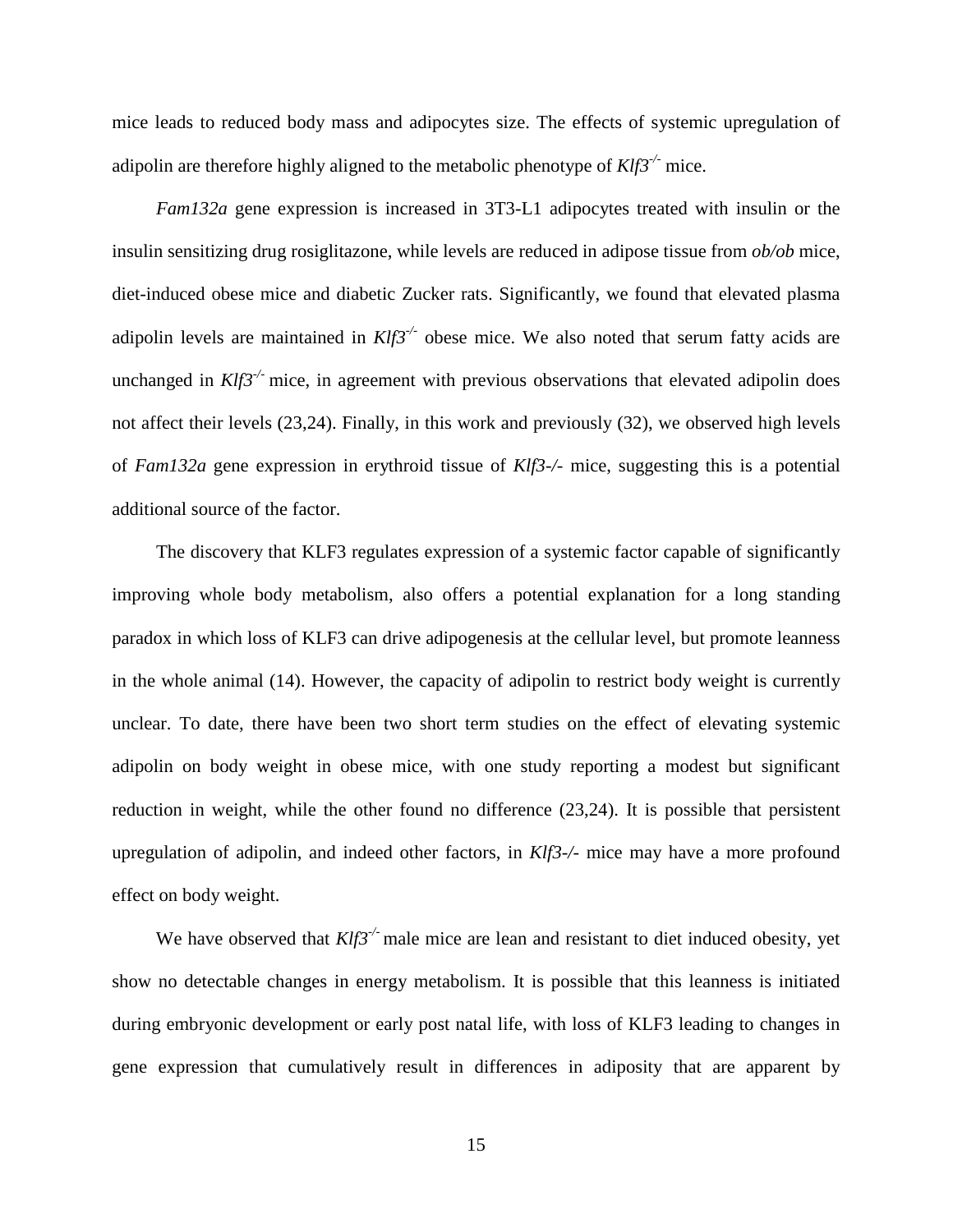weaning. It has previously been shown that programming of adipocyte cell number is set before adulthood with implications for fat mass and obesity later in life [\(34\)](#page-19-6) and the involvement of KLF3 in developmental programs such as this may help explain the early onset leanness of *Klf3-/* mice. Given that this  $Klf3^{-/-}$  mouse model is a global knockout, it is quite possible that the complex phenotype of these mice is influenced by the absence of KLF3 in a variety of tissues at different developmental time points.

In summary, we have identified the transcriptional repressor KLF3 as a regulator of *Fam132a*, the gene coding for the insulin-sensitizing factor adipolin. We have demonstrated that mice deficient in KLF3 have significantly elevated plasma adipolin levels on both chow and high fat diets, and that this is associated with a lean phenotype, and improved glucose tolerance and insulin sensitivity. Future studies aimed at modulating adipolin levels in *Klf3-/-* mice will reveal the extent to which the improved metabolic phenotype of these mice is dependent upon the systemic upregulation of plasma adipolin. In conclusion, regulating the activity of KLF3, potentially via targeting of upstream kinases, has the potential to inform future therapeutic strategies in the treatment of obesity and diabetes.

#### **ACKNOWLEDGEMENTS**

This work is supported by funding from the Australian National Health and Medical Research Council and the Australian Research Council.

KBA (guarantor) designed, carried out experiments, data analysis and wrote the manuscript, APF, HW, HMJ, TS, WFL, JGB, KSM, AJK and NT performed experiments, AJH, HRN and AS reviewed and edited the manuscript, RCP and MC designed experiments, analyzed data and contributed to the writing of this manuscript. The authors note no conflict of interest.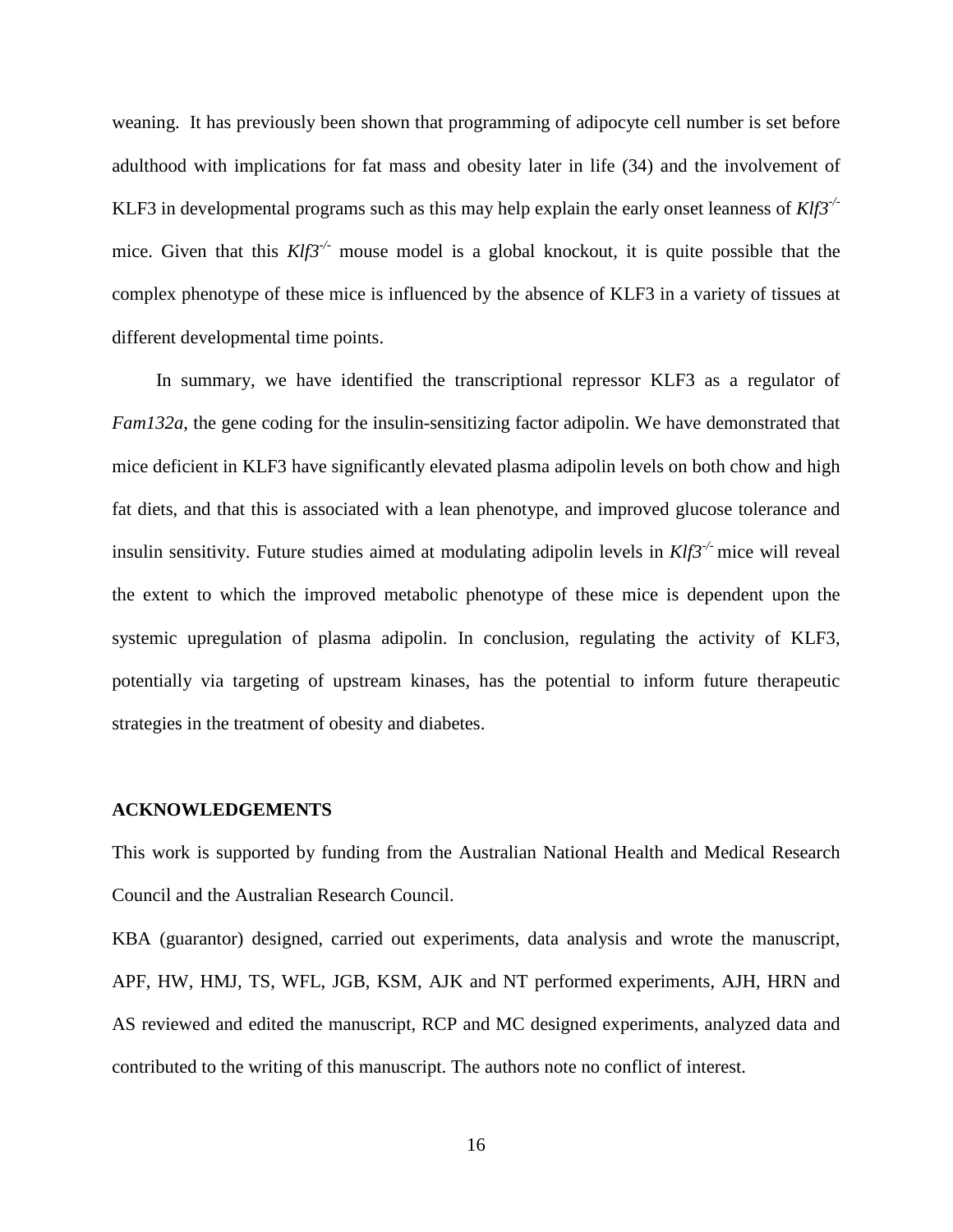## **REFERENCES**

- <span id="page-17-0"></span>1. Hardy OT, Czech MP, Corvera S: What causes the insulin resistance underlying obesity? Curr Opin Endocrinol Diabetes Obes 2012;19:81-87
- <span id="page-17-1"></span>2. Virtue S, Vidal-Puig A: Adipose tissue expandability, lipotoxicity and the Metabolic Syndrome--an allostatic perspective. Biochimica et Biophysica Acta 2010;1801:338-349
- <span id="page-17-2"></span>3. Pearson R, Fleetwood J, Eaton S, Crossley M, Bao S: Kruppel-like transcription factors: a functional family. Int J Biochem Cell Biol 2008;40:1996-2001
- 4. Wu Z, Wang S: Role of kruppel-like transcription factors in adipogenesis. Dev Biol 2013;373:235-243
- 5. Lefterova MI, Lazar MA: New developments in adipogenesis. Trends Endocrinol Metab 2009;20:107-114
- <span id="page-17-3"></span>6. Yien YY, Bieker JJ: EKLF/KLF1, a tissue-restricted integrator of transcriptional control, chromatin remodeling, and lineage determination. Mol Cell Biol 2013;33:4-13
- <span id="page-17-4"></span>7. McConnell BB, Yang VW: Mammalian Kruppel-like factors in health and diseases. Physiol Rev 2010;90:1337-1381
- <span id="page-17-5"></span>8. Birsoy K, Chen Z, Friedman J: Transcriptional regulation of adipogenesis by KLF4. Cell Metab 2008;7:339-347
- 9. Oishi Y, Manabe I, Tobe K, Tsushima K, Shindo T, Fujiu K, Nishimura G, Maemura K, Yamauchi T, Kubota N, Suzuki R, Kitamura T, Akira S, Kadowaki T, Nagai R: Kruppellike transcription factor KLF5 is a key regulator of adipocyte differentiation. Cell Metab 2005;1:27-39
- 10. Li D, Yea S, Li S, Chen Z, Narla G, Banck M, Laborda J, Tan S, Friedman JM, Friedman SL, Walsh MJ: Kruppel-like factor-6 promotes preadipocyte differentiation through histone deacetylase 3-dependent repression of DLK1. J Biol Chem 2005;280:26941-26952
- 11. Pei H, Yao Y, Yang Y, Liao K, Wu JR: Kruppel-like factor KLF9 regulates PPARgamma transactivation at the middle stage of adipogenesis. Cell Death Differ 2011;18:315-327
- 12. Mori T, Sakaue H, Iguchi H, Gomi H, Okada Y, Takashima Y, Nakamura K, Nakamura T, Yamauchi T, Kubota N, Kadowaki T, Matsuki Y, Ogawa W, Hiramatsu R, Kasuga M: Role of Kruppel-like factor 15 (KLF15) in transcriptional regulation of adipogenesis. J Biol Chem 2005;280:12867-12875
- <span id="page-17-6"></span>13. Banerjee SS, Feinberg MW, Watanabe M, Gray S, Haspel RL, Denkinger DJ, Kawahara R, Hauner H, Jain MK: The Kruppel-like factor KLF2 inhibits peroxisome proliferatoractivated receptor-gamma expression and adipogenesis. Journal of Biological Chemistry 2003;278:2581-2584
- <span id="page-17-7"></span>14. Sue N, Jack BH, Eaton SA, Pearson RC, Funnell AP, Turner J, Czolij R, Denyer G, Bao S, Molero-Navajas JC, Perkins A, Fujiwara Y, Orkin SH, Bell-Anderson K, Crossley M: Targeted disruption of the basic Kruppel-like factor gene (Klf3) reveals a role in adipogenesis. Molecular and Cellular Biology 2008;28:3967-3978
- 15. Kawamura Y, Tanaka Y, Kawamori R, Maeda S: Overexpression of Kruppel-like factor 7 (KLF7) regulates adipocytokine gene expressions in human adipocytes, and inhibits glucose-induced insulin secretion in pancreatic beta cell line. Molecular Endocrinology 2005;20:844-856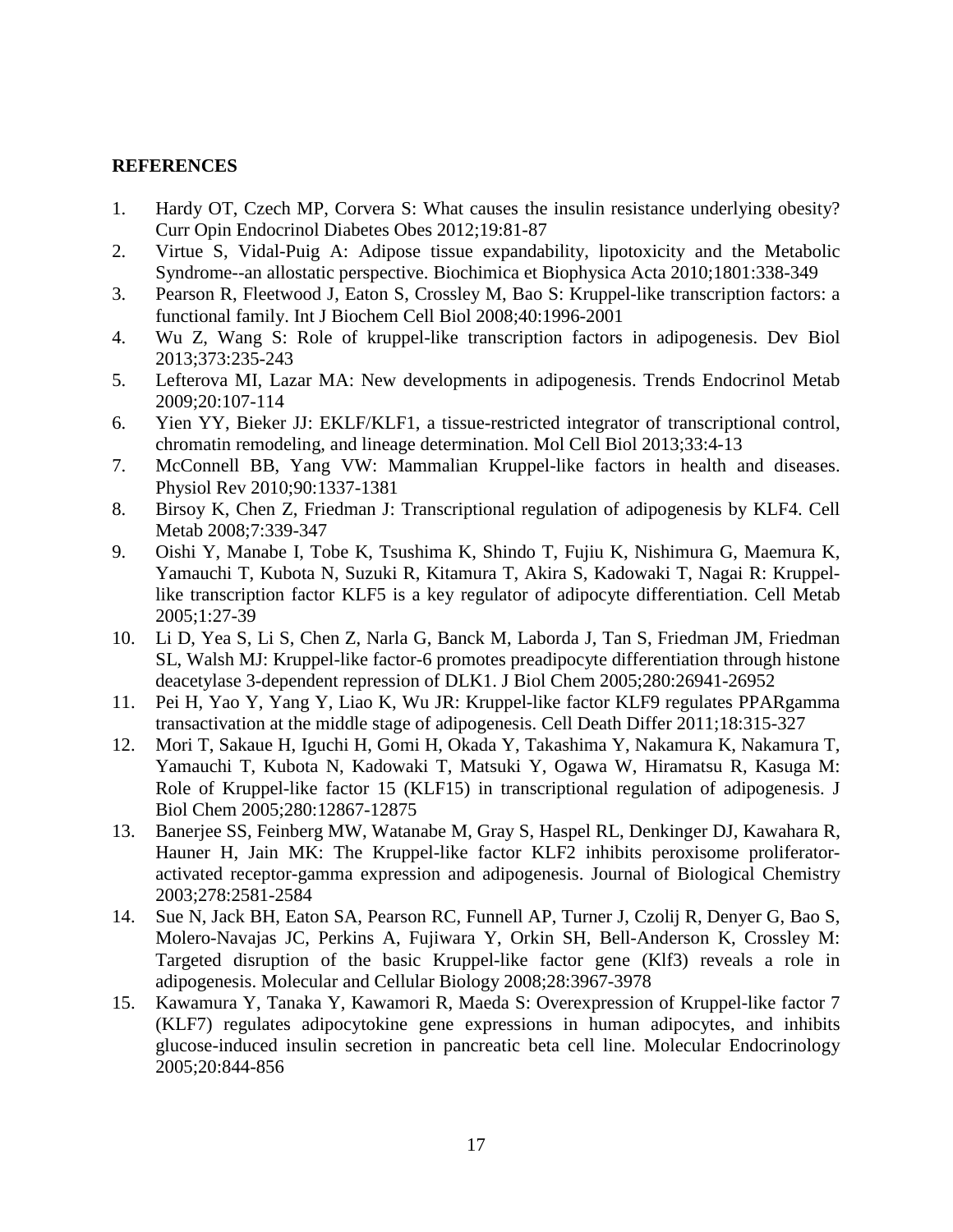- <span id="page-18-0"></span>16. Gray S, Feinberg MW, Hull S, Kuo CT, Watanabe M, Sen-Banerjee S, DePina A, Haspel R, Jain MK: The Kruppel-like factor KLF15 regulates the insulin-sensitive glucose transporter GLUT4. Journal of Biological Chemistry 2002;277:34322-34328
- <span id="page-18-1"></span>17. Gray S, Wang B, Orihuela Y, Hong EG, Fisch S, Haldar S, Cline GW, Kim JK, Peroni OD, Kahn BB, Jain MK: Regulation of gluconeogenesis by Kruppel-like factor 15. Cell Metab 2007;5:305-312
- <span id="page-18-2"></span>18. Neve B, Fernandez-Zapico ME, Ashkenazi-Katalan V, Dina C, Hamid YH, Joly E, Vaillant E, Benmezroua Y, Durand E, Bakaher N, Delannoy V, Vaxillaire M, Cook T, Dallinga-Thie GM, Jansen H, Charles MA, Clement K, Galan P, Hercberg S, Helbecque N, Charpentier G, Prentki M, Hansen T, Pedersen O, Urrutia R, Melloul D, Froguel P: Role of transcription factor KLF11 and its diabetes-associated gene variants in pancreatic beta cell function. Proc Natl Acad Sci U S A 2005;102:4807-4812
- <span id="page-18-3"></span>19. Kanazawa A, Kawamura Y, Sekine A, Iida A, Tsunoda T, Kashiwagi A, Tanaka Y, Babazono T, Matsuda M, Kawai K, Iiizumi T, Fujioka T, Imanishi M, Kaku K, Iwamoto Y, Kawamori R, Kikkawa R, Nakamura Y, Maeda S: Single nucleotide polymorphisms in the gene encoding Kruppel-like factor 7 are associated with type 2 diabetes. Diabetologia 2005;48:1315-1322
- <span id="page-18-4"></span>20. Zobel DP, Andreasen CH, Burgdorf KS, Andersson EA, Sandbaek A, Lauritzen T, Borch-Johnsen K, Jorgensen T, Maeda S, Nakamura Y, Eiberg H, Pedersen O, Hansen T: Variation in the gene encoding Kruppel-like factor 7 influences body fat: studies of 14 818 Danes. Eur J Endocrinol 2009;160:603-609
- <span id="page-18-5"></span>21. Small KS, Hedman AK, Grundberg E, Nica AC, Thorleifsson G, Kong A, Thorsteindottir U, Shin SY, Richards HB, Soranzo N, Ahmadi KR, Lindgren CM, Stefansson K, Dermitzakis ET, Deloukas P, Spector TD, McCarthy MI: Identification of an imprinted master trans regulator at the KLF14 locus related to multiple metabolic phenotypes. Nat Genet 2011;43:561-564
- <span id="page-18-6"></span>22. Pearson RC, Funnell AP, Crossley M: The mammalian zinc finger transcription factor Kruppel-like factor 3 (KLF3/BKLF). IUBMB Life 2011;63:86-93
- <span id="page-18-7"></span>23. Enomoto T, Ohashi K, Shibata R, Higuchi A, Maruyama S, Izumiya Y, Walsh K, Murohara T, Ouchi N: Adipolin/C1qdc2/CTRP12 protein functions as an adipokine that improves glucose metabolism. The Journal of Biological Chemistry 2011;286:34552- 34558
- <span id="page-18-8"></span>24. Wei Z, Peterson JM, Lei X, Cebotaru L, Wolfgang MJ, Baldeviano GC, Wong GW: C1q/TNF-related protein-12 (CTRP12), a novel adipokine that improves insulin sensitivity and glycemic control in mouse models of obesity and diabetes. The Journal of Biological Chemistry 2012;287:10301-10315
- <span id="page-18-9"></span>25. Crossley M, Whitelaw E, Perkins A, Williams G, Fujiwara Y, Orkin SH: Isolation and characterization of the cDNA encoding BKLF/TEF-2, a major CACCC-box-binding protein in erythroid cells and selected other cells. Molecular & Cellular Biology 1996;16:1695-1705
- <span id="page-18-10"></span>26. Perdomo J, Verger A, Turner J, Crossley M: Role for SUMO modification in facilitating transcriptional repression by BKLF. Molecular & Cellular Biology 2005;25:1549-1559
- <span id="page-18-11"></span>27. Schmidt D, Wilson MD, Spyrou C, Brown GD, Hadfield J, Odom DT: ChIP-seq: using high-throughput sequencing to discover protein-DNA interactions. Methods 2009;48:240- 248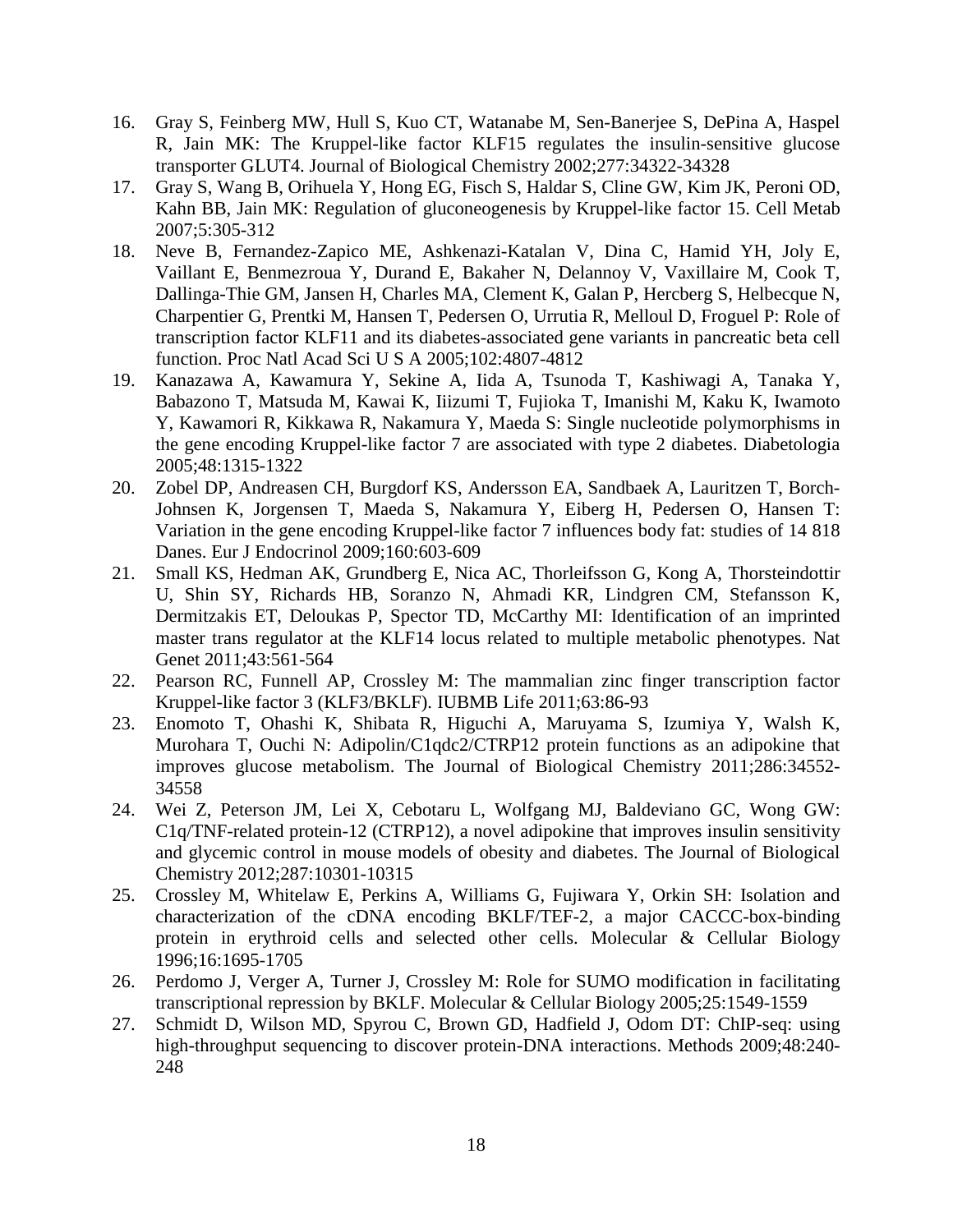- <span id="page-19-0"></span>28. Hancock D, Funnell A, Jack B, Johnston J: Introducing undergraduate students to real-time PCR. Biochem Mol Biol Educ 2010;38:309-316
- <span id="page-19-1"></span>29. Eaton SA, Funnell AP, Sue N, Nicholas H, Pearson RC, Crossley M: A network of Kruppel-like Factors (Klfs). Klf8 is repressed by Klf3 and activated by Klf1 in vivo. The Journal of Biological Chemistry 2008;283:26937-26947
- <span id="page-19-2"></span>30. Bell-Anderson KS, Aouad L, Williams H, Sanz FR, Phuyal J, Larter CZ, Farrell GC, Caterson ID: Coordinated improvement in glucose tolerance, liver steatosis and obesityassociated inflammation by cannabinoid 1 receptor antagonism in fat Aussie mice. International Journal of Obesity 2011;35:1539-1548
- <span id="page-19-3"></span>31. Lam YY, Ha CW, Campbell CR, Mitchell AJ, Dinudom A, Oscarsson J, Cook DI, Hunt NH, Caterson ID, Holmes AJ, Storlien LH: Increased gut permeability and microbiota change associate with mesenteric fat inflammation and metabolic dysfunction in dietinduced obese mice. PLoS One 2012;7:e34233
- <span id="page-19-4"></span>32. Funnell AP, Norton LJ, Mak KS, Burdach J, Artuz CM, Twine NA, Wilkins MR, Power CA, Hung TT, Perdomo J, Koh P, Bell-Anderson KS, Orkin SH, Fraser ST, Perkins AC, Pearson RC, Crossley M: The CACCC-Binding Protein KLF3/BKLF Represses a Subset of KLF1/EKLF Target Genes and Is Required for Proper Erythroid Maturation In Vivo. Molecular and Cellular Biology 2012;32:3281-3292
- <span id="page-19-5"></span>33. Funnell AP, Maloney CA, Thompson LJ, Keys J, Tallack M, Perkins AC, Crossley M: Erythroid Kruppel-like factor directly activates the basic Kruppel-like factor gene in erythroid cells. Mol Cell Biol 2007;27:2777-2790
- <span id="page-19-6"></span>34. Spalding KL, Arner E, Westermark PO, Bernard S, Buchholz BA, Bergmann O, Blomqvist L, Hoffstedt J, Naslund E, Britton T, Concha H, Hassan M, Ryden M, Frisen J, Arner P: Dynamics of fat cell turnover in humans. Nature 2008;453:783-787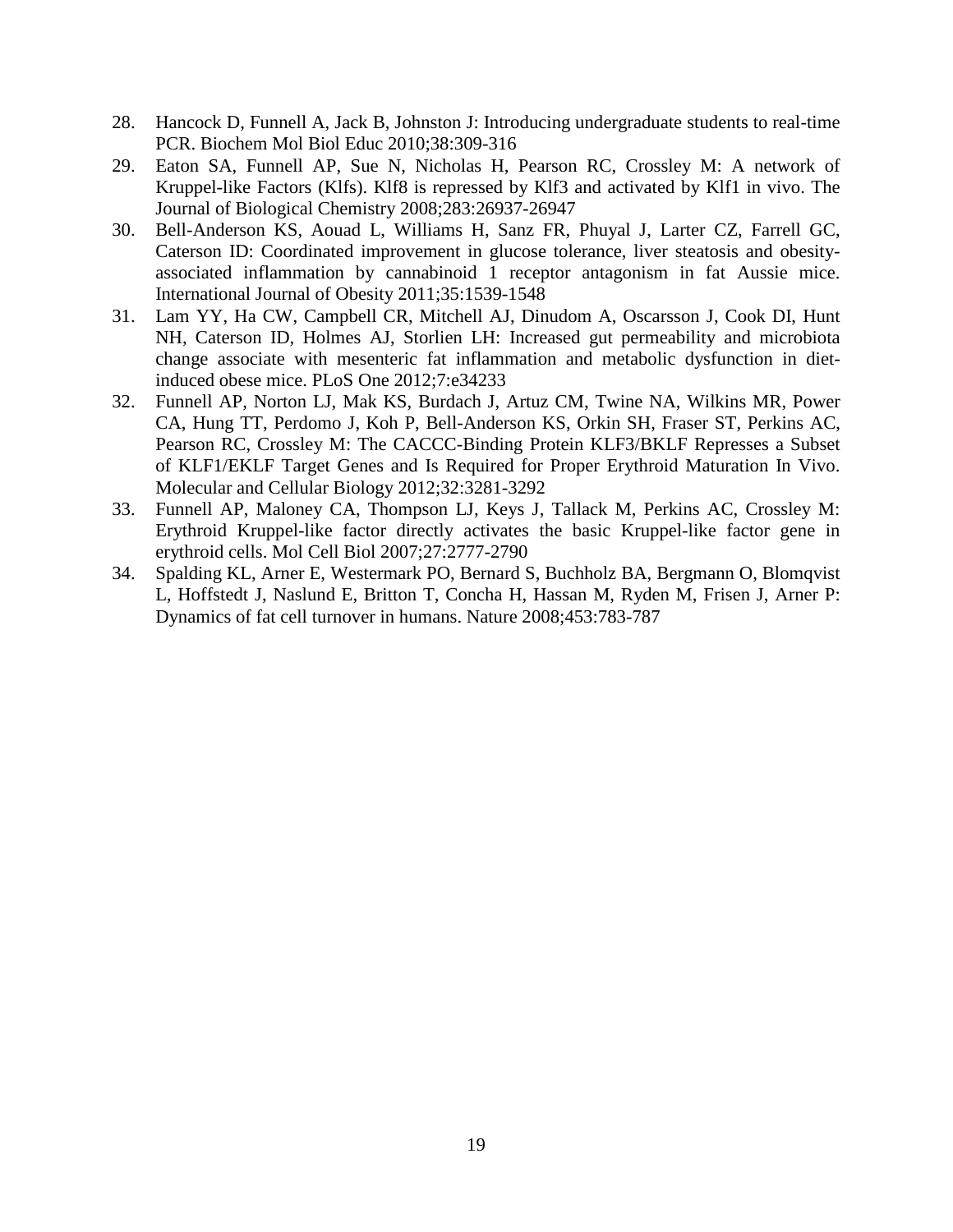## **TABLES**

## TABLE 1

| Genotype     | Diet        | <b>Blood</b>  | Insulin                    | Leptin                        | Adiponectin                 | Triglyceride    | Nonesterified  |
|--------------|-------------|---------------|----------------------------|-------------------------------|-----------------------------|-----------------|----------------|
|              |             | Glucose       | pmol/L                     | pg/mL                         | ng/mL                       | mg/mL           | fatty<br>acids |
|              |             | mmol/L        |                            |                               |                             |                 | mmol/L         |
| $Klf3^{+/+}$ | <b>CHOW</b> | $5.8 \pm 0.2$ | $64 + 9$                   | 549±108                       | $3651 \pm 340$              | $0.26 \pm 0.06$ | $1.6 \pm 0.3$  |
| $Klf3^{-/2}$ | <b>CHOW</b> | $7.0 \pm 0.4$ | $44 \pm 11$                | $341 \pm 97$                  | $5515 \pm 587$ <sup>#</sup> | $0.17 \pm 0.05$ | $1.4 + 0.2$    |
| $Klf3^{+/+}$ | <b>FAT</b>  | $5.9 \pm 0.5$ | $142 \pm 21$ <sup>**</sup> | $4486 \pm 938$ ***            | 3429±387                    | $0.17 \pm 0.05$ | $1.7 \pm 0.1$  |
| $Klf3^{-/-}$ | <b>FAT</b>  | $6.3 \pm 0.5$ | $117 \pm 21$ <sup>*</sup>  | $1316 \pm 627$ <sup>###</sup> | $4134 \pm 351$              | $0.12 \pm 0.03$ | $1.4 \pm 0.3$  |

Summary of plasma metabolic parameters for *Klf3+/+* and *Klf3-/-* mice

Shown are plasma levels for key metabolic indicators, comparing wildtype and *Klf3<sup>-/-</sup>* male mice on chow and high fat diets (HFD). Data represent mean and standard error. *p* values indicate the statistical difference between two means: \**p*<0.05, \*\**p*<0.01, \*\*\* $p$ <0.001 denote the effect of diet;  $\frac{p}{p}$ <0.05,  $\frac{p}{p}$ <0.001 denote the effect of genotype (two-tailed t-test). Between 6 and 20 mice were analyzed for each genotype.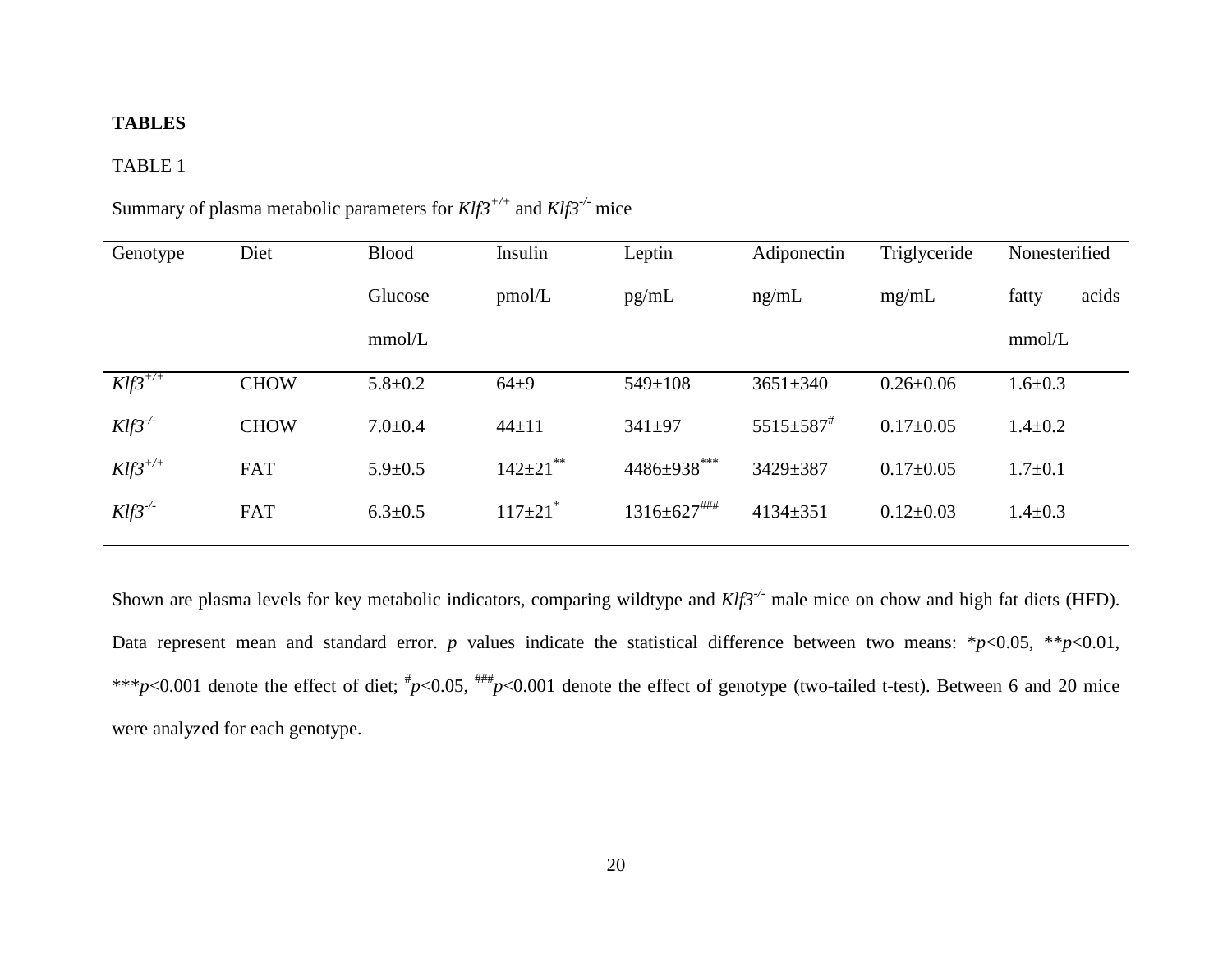#### **FIGURE LEGENDS**

**FIG. 1.**  $Klf3^{-1}$  mice are lean and resistant to diet-induced obesity. A. Body length of 9 week old male mice on chow diet  $(Klf3^{+/+} n=8, Klf3^{-/-} n=5)$ . Data are means  $\pm$  SEM, \*\*\**p*<0.001. **B, C.** Male body weight with respect to age. Mice were placed on (**B**) chow  $(Klfs^{+/+})$  n=48,  $Klfs^{+/-}$ n=57, *Klf3<sup>-/-</sup>* n=11) or (**C**) high-fat diet from age 3 to 12 weeks (*Klf3<sup>+/+</sup>* n=20, *Klf3<sup>+/-</sup>* n=24, *Klf3<sup>-</sup>*  $\frac{1}{2}$  n=6). **D-G**. Tissue weights as determined by dissection and individual weighing of tissues (EPI=epididymal, RP=retroperitoneal, ING=inguinal subcutaneous, BAT=brown adipose tissue) in (**D, F**) chow (*Klf3+/+* n=31, *Klf3+/-* n=53, *Klf3-/-* n=11) and (**E, G**) high-fat diet (*Klf3+/+* n=25, *Klf3<sup>+/-</sup>* n=20, *Klf3<sup>-/-</sup>* n=6). Data are means  $\pm$  SEM, \**p*<0.05, \*\**p*<0.01, \*\*\**p*<0.001 *Klf3*<sup>+/+</sup> vs *Klf3<sup>-/-</sup>*;  $^{\#}p$ <0.05,  $^{\#}p$ <0.01,  $^{\#}p$  <0.001 *Klf3<sup>+/-</sup>* vs *Klf3<sup>-/-</sup>*. **H**. Representative photographs of Hematoxylin and Eosin stained EPI white adipose tissue (20x magnification) from *Klf3+/+* and *Klf3<sup>-/-</sup>* male mice fed either chow or high-fat diet. **I.** Size distribution of epididymal adipocytes. Left hand panel shows adipocytes from male mice on chow diet; right hand panel shows adipocytes from male mice on high-fat diet. *Klf3+/+* n=2-7, *Klf3-/-* n=3-6 (200-300 cells measured per mouse).

**FIG. 2.** No differences were detected in energy intake or output between  $Klf3^{+/+}$  and  $Klf3^{-/-}$  mice. **A**. Food intake was measured daily over 3 days in male 12 week *Klf3+/+* n=7-9, and *Klf3-/-* n=5-6 fed either chow or high-fat diet. **B.** Energy in feces was determined by bomb calorimetry and data corrected for daily fecal output  $Klf3^{+/+}$  n=10, and  $Klf3^{-/-}$  n=7-8. **C,D**. Total energy expenditure determined from oxygen consumption and expressed as kJ/day per mouse and per gram of lean body mass (n=7-10 per group). Data are means  $\pm$  SEM, \*\**p*<0.01, \*\*\**p*<0.001 chow vs high fat diet by ANCOVA. **E,F** Relationship between individual energy expenditure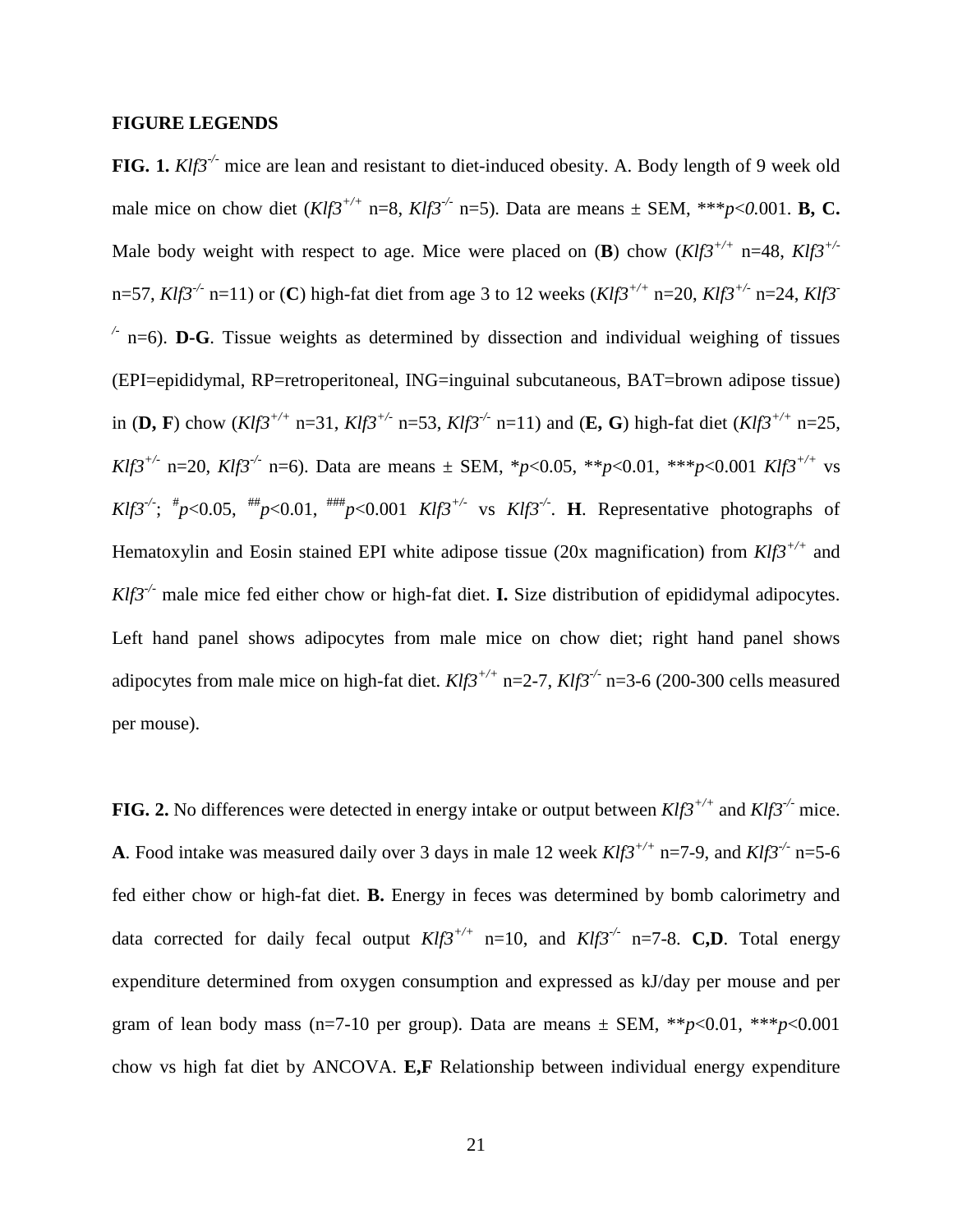data calculated as heat production and lean body mass; diet, but not genotype, significantly affects energy expenditure.

**FIG.** 3. *Klf3<sup>-/-</sup>* mice are protected from diet-induced glucose intolerance and insulin resistance. **A**. Glucose tolerance test (2g glucose/kg) in mice fasted for 15 hr. Data are means  $\pm$  SEM \**p*<0.05, \*\**p*<0.01, \*\*\**p*<0.001 *Klf3+/+* vs *Klf3-/-* ; # *p*<0.05, ## *p*<0.01 chow vs high fat diet (n=7- 19). **B.** Area under curve for GTT, \* denotes effect of genotype, # denotes effect of diet. **C.** Change in blood glucose levels during an insulin tolerance test (0.5U insulin/kg) in mice fasted for 4 hr (n=8-17) **D**. Insulin resistance index calculated from fasting plasma insulin and blood glucose levels. Data are means  $\pm$  SEM, \*p<0.05 chow fed *Klf3<sup>+/+</sup>* vs high fat fed *Klf3<sup>+/+</sup>*.

**Fig. 4.** *Fam132a* gene expression and adipolin protein levels are increased in selected tissues in *Klf3-/-* mice. **A.** *Fam132a* mRNA expression in various tissues, as determined by real time qPCR (n=3 for each genotype). **B.** *Fam132a* mRNA expression in epididymal white adipose tissue (n=6 for each genotype). **C.** *Fam132a* mRNA expression in brown adipose tissue (n=6 for each genotype). For panels A, B and C, the relative expression of *Fam132a* mRNA was normalized against *18S* rRNA, and the expression level of the lowest sample was set to 1.0. Error bars represent standard error of the mean, *p* values indicate the statistical difference between means  $(Klf3^{+/+}$  vs  $Klf3^{-/}$ ),  $*p<0.05$ ,  $**p<0.01$  (two tailed t-test). **D.** Adipolin protein levels in plasma of  $Klf3^{+/+}$  and  $Klf3^{-/}$  mice. Equal aliquots of diluted total plasma (1:20 in PBS) were resolved by SDS-PAGE and Western blotted with an anti-adipolin antibody to determine the relative concentration of plasma adipolin. The positions of molecular weight standards in kDa are indicated on the right hand side of the blot.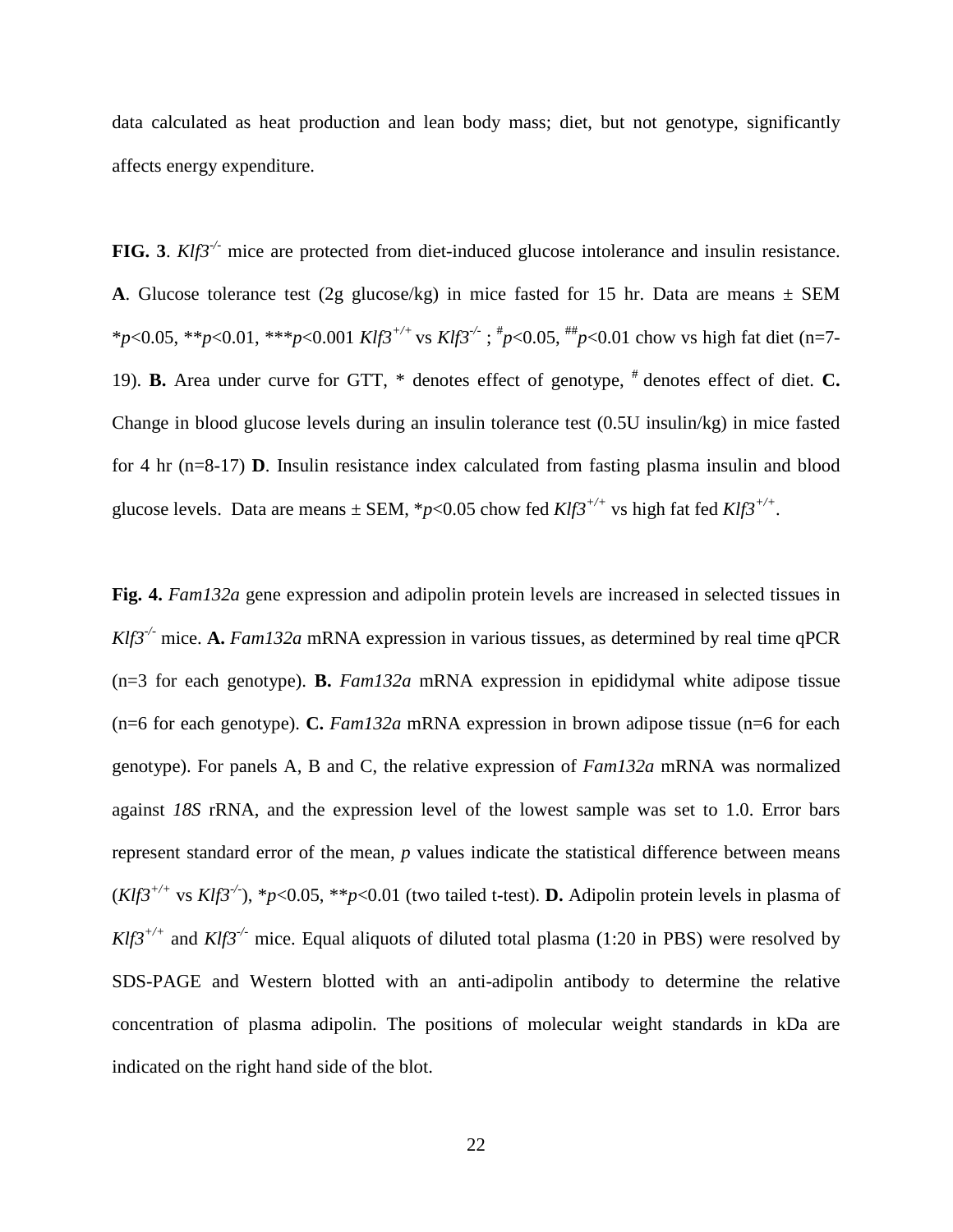**FIG. 5.** KLF3 binds the *Fam132a* promoter in vitro and in vivo and is able to repress its activity. **A.** Probe design to assess binding of KLF3 to the *Fam132a* proximal promoter by electrophoretic mobility shift assay (EMSA): three probes (probes A, B and C) were designed to provide coverage of major CACCC boxes identified in the promoter. Black arrows indicate CACCC boxes; numbering is with respect to the transcriptional start site. **B.** EMSA: KLF3 was expressed in COS-7 cells and binding of nuclear extracts to probe A (lanes 4 and 5), probe B (lanes 6 and 7), and probe C (lanes 8 and 9) assessed. Also shown is binding of KLF3 to a previously validated consensus sequence in the *Klf8* promoter [\(29\)](#page-19-1) (lanes 2 and 3). Binding of untransfected COS nuclear extract to the *Klf8* probe is shown in lane 1. α-KLF3 indicates an anti-KLF3 antibody used in supershift to validate KLF3 specific binding. Arrows show the positions of probe complexes bound by KLF3; KLF3\* indicates higher order multimeric complexes, KLF3\*\* indicates supershift complexes. **C.** SL-2 cells were transiently transfected with either pGL4.10[*luc2*], pGL4.10[*luc2*] containing a region of the wildtype *Fam132a* proximal promoter, or pGL4.10[*luc2*] containing a mutant version of the promoter lacking major CACCC boxes (*Fam132a*∆CACCC). 250ng of pPac-KLF1 was used to drive activation of the reporter constructs. Increasing amounts of pPac-KLF3 were included to assess repression: 0ng (lanes 1, 5 and 9), 25ng (lanes 2, 6 and 10), 50ng (lanes 3, 7 and 11) and 250ng (lanes 4, 8 and 12). 1 μg of *Renilla* vector pGL4.74[*HRluc/TK*] was used as a transfection control. Shown is the average of three replicates, with error bars representing standard error of the mean. Also included is a cartoon summarizing the luciferase reporter assay strategy. White arrows represent *Fam132a* promoter CACCC boxes, which can be bound by either KLF1 to drive luciferase activity or by KLF3 to repress expression; Luc: *luciferase* reporter gene. **D.** 3T3-L1 cells were transiently